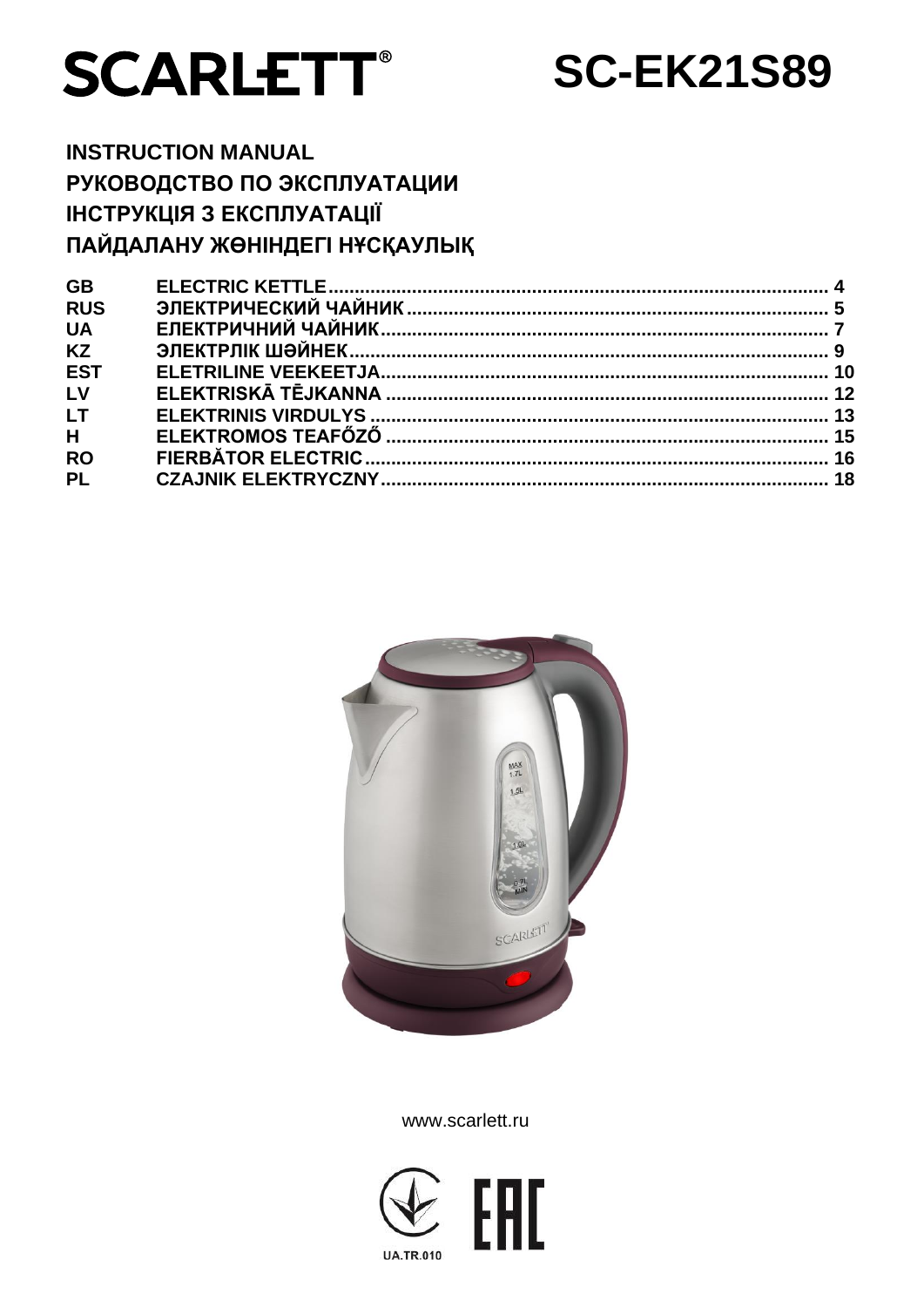- 1. Base unit with cord storage compartment
- 2. Body
- 3. Spout
- 4. Filter
- 5. Lid
- 6. Lid release button
- 7. On/Off switch
- 8. Handle
- 9. Water level scale
- 10. Indicator light

- 1. База живлення з відсіком для заховування шнура
- 2. Корпус
- 3. Носик
- 4. Фільтр
- 5. Кришка
- 6. Кнопка відкриття кришки
- 7. Перемикач
- 8. Ручка
- 9. Шкала рівню води
- 10. Cвітловий індикатор

#### **EST KIRJELDUS LV APRAKSTS**

- 1. Alus juhtmekambriga
- 2. Korpus
- 3. Tila
- 4. Filter
- 5. Kaas
- 6. Kaane avamisnupp
- 7. Lüliti
- 8. Käepide
- 9. Veetaseme skaala
- 10. Sisemine märgutuli

### **LT APRAŠYMAS H LEÍRÁS**

- 1. Šildymo pagrindas su elektros laido saugojimo skyreliu
- 2. Korpusas
- 3. Snapelis
- 4. Filtras
- 5. Dangtis
- 6. Dangčio atidarymo mygtukas
- 7. Jungiklis
- 8. Rankena
- 9. Vandens lygio skalė
- 10. Vidinis šviesos indikatorius

#### **RO DETALII PRODUS PL BUDOWA WYROBU**

- 1. Baza de alimentare cu compartimentul pentru depozitarea cordonului
- 2. Corpul
- 3. Nasul
- 4. Filtru
- 5. Capac
- 6. Pec pentru deschiderea capacului
- 7. Buton pornire / oprire
- 8. Mâner
- 9. Indicator nivel de apa
- 10. Indicator luminos

#### **GB DESCRIPTION RUS УСТРОЙСТВО ИЗДЕЛИЯ**

- 1. База питания с отсеком для хранения шнура
- 2. Корпус
- 3. Носик
- 4. Фильтр
- 5. Крышка
- 6. Кнопка открытия крышки
- 7. Выключатель
- 8. Ручка
- 9. Шкала уровня воды
- 10. Световой индикатор

#### **UA ОПИС KZ СИПАТТАМА**

- 1. Бау сақтауына арналған бөлікті қоректену базасы
- 2. Тұлға
- 3. Тұмсықша
- 4. Сүзгі
- 5. Қақпақ
- 6. Қақпақ ашу ноқаты
- 7. Ажыратқыш
- 8. Тұтқа
	-
- 9. Су деңгейінің екі жақты шкаласы
- 10. Ішкі жарықты индикатор

- 1. Pamatne ar nodalījumu barošanas vada glabāšanai
- 2. Korpuss
- 3. Snīpītis
- 4. Filtrs
- 5. Vāciņš
- 6. Vāciņa attaisīšanas poga
- 7. Slēdzis (izslēgt)
- 8. Rokturis
- 9. Udens līmeņa skala
- 10. Iekšējais gaismas indikators

1. Áramforrást biztosító elem csatlakozó tárolóval

1. Baza zasilającą z przedziałem do schowania

- 2. Készülékház
- 3. Teafőző szája
- 4. Szűrő
- 5. Fedő

www.scarlett.ru 2 2 SC-EK21S89

- 6. A fedő nyitógombja
- 7. Főkapcsoló
- 8. Fogantyú

2. Obudowa 3. Dzióbek 4. Filtr 5. Pokrywa

7. Wyłącznik 8. Uchwyt

10. Wskaźnik

9. Mérő kétoldalú skála

przewodu zasilającego

6. Przycisk otwarcia pokrywy

9. Skala poziomu wody

10. Belső jelzőlámpa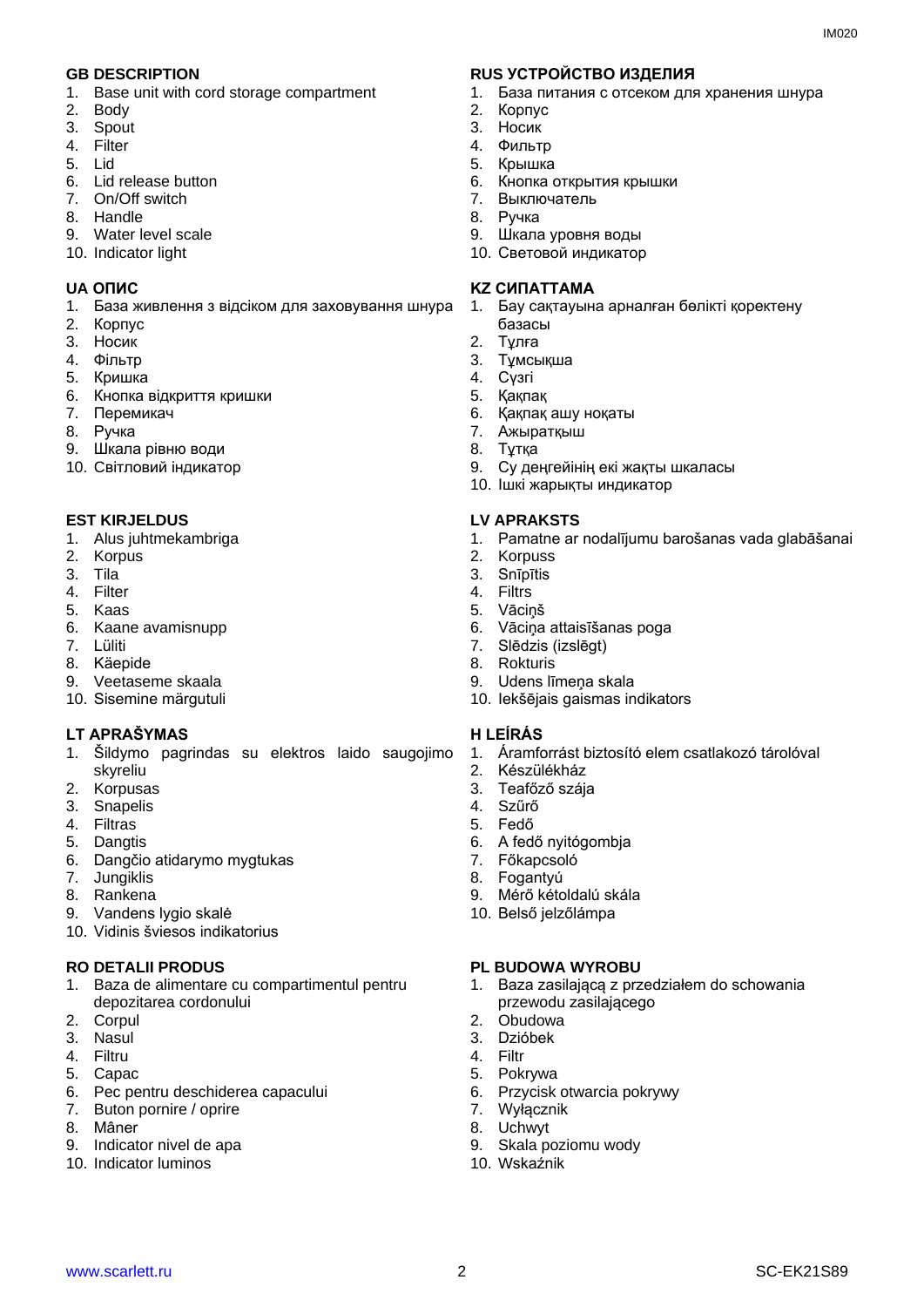| 220-240 V~ 50 Hz<br>1850-2200 W | 1.7L | 0.8 / 1.05 kg | mm<br>235<br>140<br>200 |
|---------------------------------|------|---------------|-------------------------|
|---------------------------------|------|---------------|-------------------------|

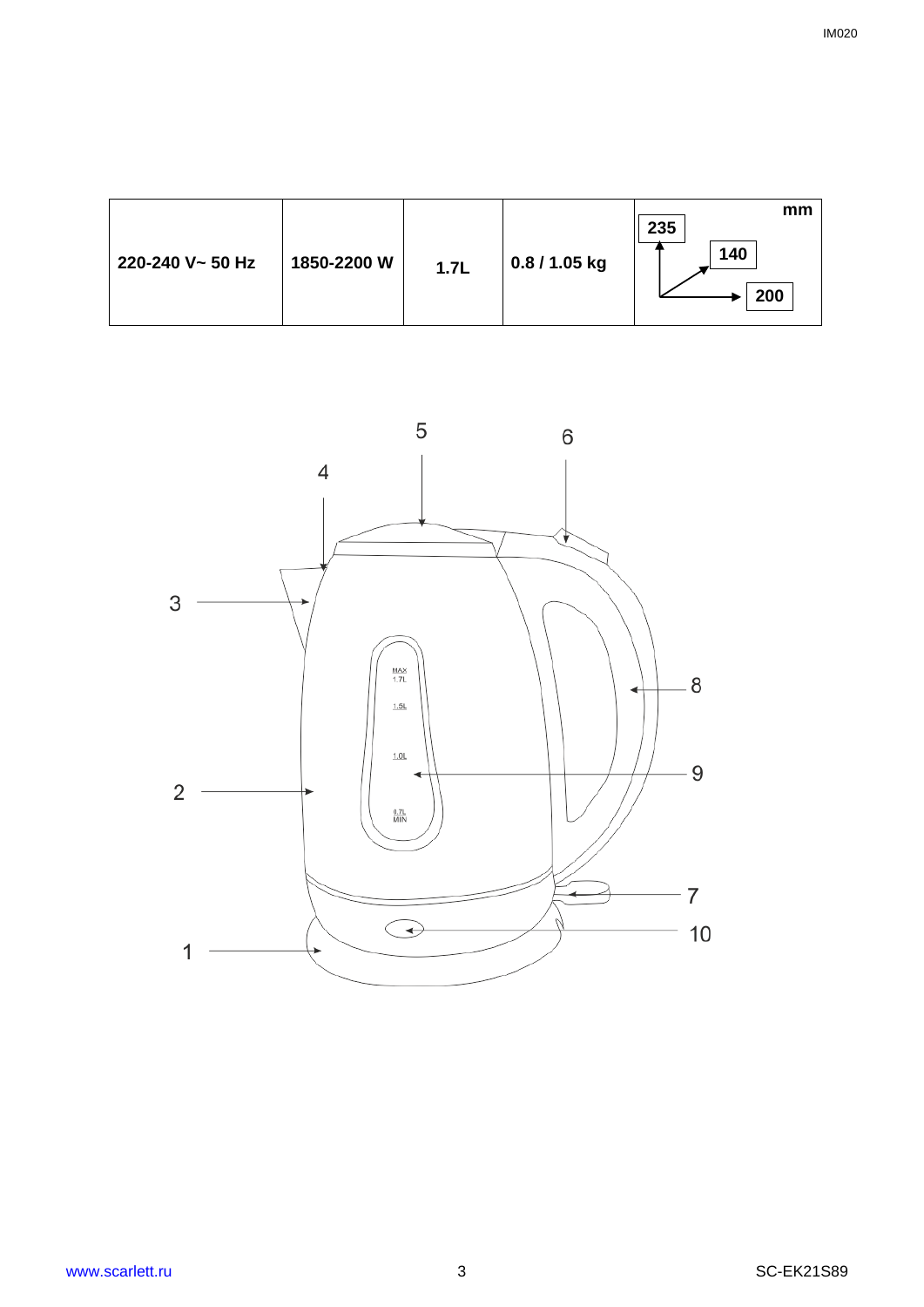#### **GB INSTRUCTION MANUAL IMPORTANT SAFEGUARDS**

- Please read these operating instructions carefully before connecting your kettle to the power supply, in order to avoid damage due to incorrect use.
- Before switching on the appliance for the first time please check if the technical specifications indicated on the unit correspond to the mains parameters.
- Incorrect operation and improper handling can lead to malfunction of the appliance and injuries to the user.
- The appliance is intended for use only in domestic aims. The unit is not intended for industrial and commercial use, and also for use in:
- kitchen area for the stuff of shops, offices and the other industrial places
- farm houses
- hotels, motels, rest homes and other similar places by residents.
- Do not use outdoors or in damp area.
- Always unplug the appliance from the power supply when not in use.
- Keep the base unit away from water and protect from splashes.
- Do not immerse the unit, cord or plug in water or other liquids. If it has happened, remove the plug from the wall socket immediately and have the unit checked by an expert before using it again.
- In case of power cord is damaged, its replacement should be done by the manufacture or service department or the other high-skill person to avoid any danger.
- Ensure that the cord does not hang over sharp edges and keep it away from hot surfaces.
- To disconnect the appliance from the power supply pull it out by the plug only, not by the cord.
- Place the appliance on a dry stable surface, away from sources of heat (e.g. hotplates); do not place it under curtains and shelves.
- Do not leave the appliance unattended when in use.
- The appliance is not intended for use for [physically, sensory or mental disabled](https://www.multitran.ru/c/m.exe?t=5841801_1_2&s1=%F7%E5%EB%EE%E2%E5%EA%20%F1%20%EE%E3%F0%E0%ED%E8%F7%E5%ED%ED%FB%EC%E8%20%E2%EE%E7%EC%EE%E6%ED%EE%F1%F2%FF%EC%E8) person (including children) or for person with lack of life experience or knowledge, if only they are under supervision or have been instructed about the use of the unit by responsible person.
- Children must be under control in order not to be allowed to play with the appliance.
- Use the kettle only with the base unit supplied, and do not use the base unit for any other purposes.
- Never take the kettle from its base while in operation. Switch the appliance off first.
- Electric kettle with button in turn-on position is forbidden to put on the base.
- ATTENTION: Do not open the lid while water is boiling.
- ATTENTION: During the operation, the appliance heats up. Be careful! Do not touch the body of the unit while it is working. To avoid skin burns with hot steam, do not bend over the unit during opening the lid.Close the lid properly before switching on. Otherwise, the appliance will not switch off automatically and the hot water may overflow.
- The kettle is for heating water only, not for any other purposes and liquids.
- Do not attempt to repair, adjust or replace parts in the appliance. Repair the malfunctioning appliance in the nearest service center.
- If the product has been exposed to temperatures below 0ºC for some time it should be kept at room temperature for at least 2 hours before turning it on
- The manufacturer reserves the right to introduce minor changes into the product design without prior notice, unless such changes influence significantly the product safety, performance, and functions.
- Manufacturing date is indicated on the unit and/or on packing as well as in accompanying documents in the following format XX.XXXX where first two figures XX is the month of production, and following four figures XXXX is the year of production.

# **BEFORE USING FOR THE FIRST TIME**

- Kettle is suitable for boiling water.
- To remove the foreign smell from the new unit before the first use boil the water with added juice of 1-3 lemons or a pack of citric acid.
- Leave the fluid in the unit for 12 hours, then boil again.
- Pour the solution out and rinse the kettle inside carefully avoiding fall water on the electric contacts.
- Repeat the procedure if necessary.

# **INSTRUCTION FOR USE**

### FILLING

- Remove the kettle from the base unit.
- You can fill the kettle with water via the spout or neck with opened lid.
- Do not fill the kettle with less than 0.7 l of water (less than "MIN" mark) to prevent it from operating dry and more than 1.7 l (up to "MAX" mark) to avoid overfilling and water spilling out during the boiling.

### SWITCHING ON

- After filling with water, place the kettle on the base unit.
- Connect the plug to the power supply and push On/Off switch. The appliance will turn on and indicator will light.
- SWITCHING OFF
- When water begins to boil, the kettle will switch off automatically and indicator light will go off.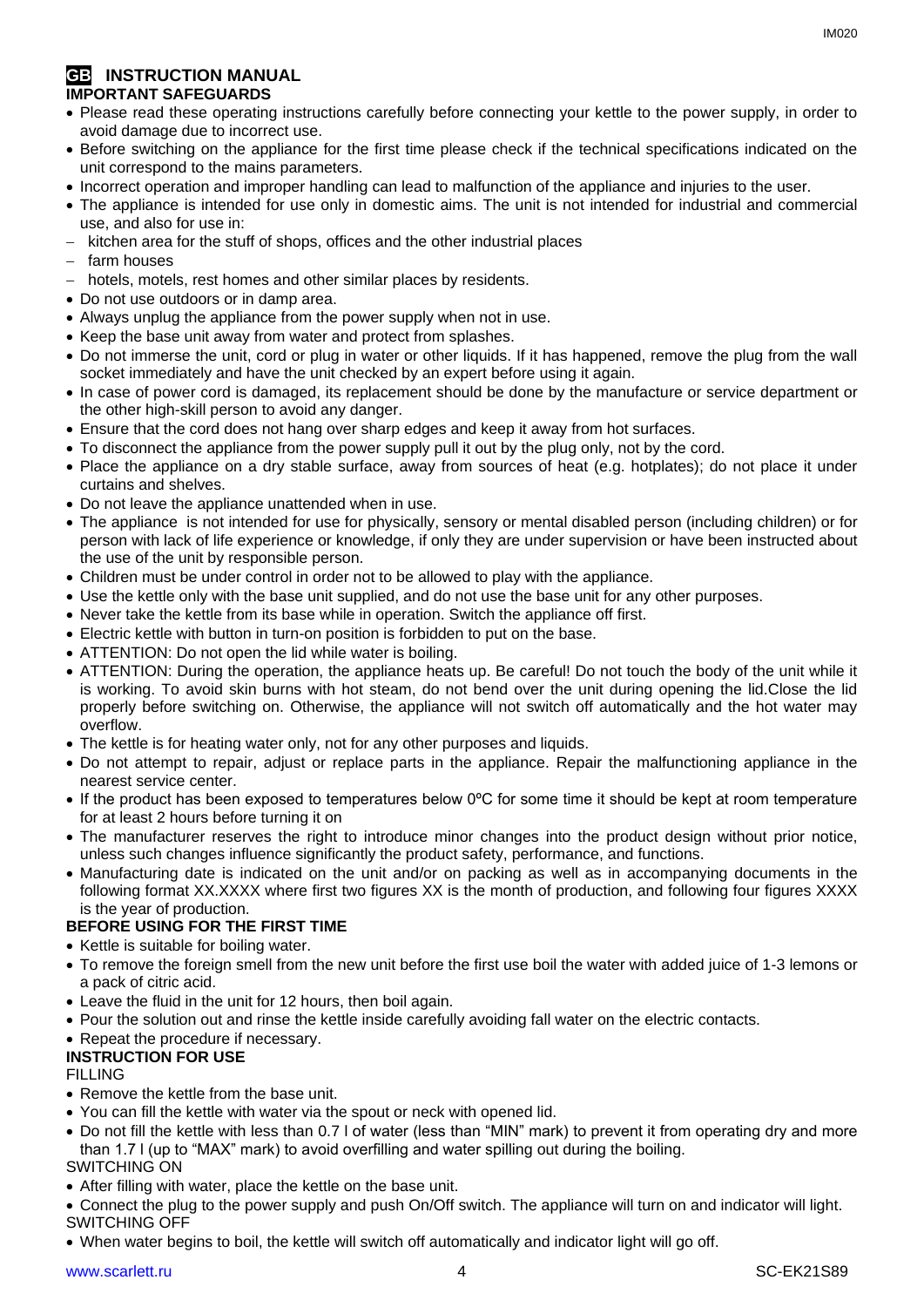- *NOTE:* This appliance has a safety system, which automatically switches heating element off if the appliance inadvertently has been switched on when empty, or if it operates dry. In this case let the appliance cool down 10 minutes before filling with water again. SWITCHING ON AGAIN
- If the kettle has been switched off automatically, it can be switched on again after cooling for 15-20 seconds.

# **CARE AND CLEANING**

- Open the lid and pour out the water through the orifice.
- Always remove the plug from the socket and let the appliance cool down completely.
- Clean the outside of the kettle and the base unit with a soft damp cloth, then wipe with a dry cloth. Do not use any abrasive materials.
- Remove scale regularly, using special descaling agents, available at the market, following given instructions.

### **STORAGE**

- Switch off and unplug the appliance; let it entirely cool.
- Complete all requirements of Chapter CLEANING AND CARE.
- The cord can be wrapped around the base area for storage.
- Keep the appliance in a dry cool place.



The symbol on the unit, packing materials and/or documentations means used electrical and electronic units and battery's should not be toss in the garbage with ordinary household garbage. These units should be pass to special receiving point.

For additional information about actual system of the garbage collection address to the local authority.

Valid utilization will help to save valuable resources and avoid negative work on the public health and environment which happens with incorrect using garbage.

# **RUS РУКОВОДСТВО ПО ЭКСПЛУАТАЦИИ**

### **МЕРЫ БЕЗОПАСНОСТИ**

- Внимательно прочитайте данную инструкцию перед эксплуатацией прибора во избежание поломок при использовании.
- Перед первоначальным включением проверьте, соответствуют ли технические характеристики, указанные на изделии, параметрам электросети.
- Неправильное обращение может привести к поломке изделия, нанести материальный ущерб и причинить вред здоровью пользователя.
- Прибор предназначен для использования только в бытовых целях согласно данному Руководству по эксплуатации. Прибор не предназначен для промышленного и коммерческого применения, а также для использования:
- в кухонных зонах для персонала в магазинах, офисах и прочих производственных помещениях;
- в фермерских домах;
- клиентами в гостиницах, мотелях, пансионатах и других похожих мест проживания.
- Не использовать вне помещений или в условиях повышенной влажности.
- Если устройство не используется, всегда отключайте его от электросети.
- Не допускайте попадания воды на базу питания.
- Не погружайте прибор, базу питания и шнур питания в воду или другие жидкости. Если это случилось, немедленно отключите устройство от электросети и, прежде чем пользоваться им дальше, проверьте работоспособность и безопасность прибора у квалифицированных специалистов.
- При повреждении шнура питания его замену, во избежание опасности, должны производить изготовитель, сервисная служба или подобный квалифицированный персонал.
- Следите за тем, чтобы шнур питания не касался острых кромок и горячих поверхностей.
- При отключении прибора от электросети, беритесь за вилку, а не тяните за шнур.
- Устройство должно устойчиво стоять на сухой ровной поверхности. Не ставьте прибор на горячие поверхности, а также вблизи источников тепла (например, электрических плит), занавесок и под навесными полками.
- Никогда не оставляйте включенный прибор без присмотра.
- Прибор не предназначен для использования лицами (включая детей) с пониженными физическими, сенсорными или умственными способностями или при отсутствии у них жизненного опыта или знаний, если они не находятся под присмотром или не проинструктированы об использовании прибора лицом, ответственным за их безопасность.
- Дети должны находиться под присмотром для недопущения игр с прибором.
- Используйте изделие только с базой питания из комплекта. Запрещается использовать её для других целей.
- Нельзя снимать чайник с базы питания во время работы, сначала отключите его.
- Чайник с включенной кнопкой нельзя ставить на базу.
- ВНИМАНИЕ: Не открывайте крышку, пока вода кипит.
- ВНИМАНИЕ: Во время работы прибор нагревается. Будьте осторожны! Не касайтесь руками корпуса прибора во время его работы. Во избежание ожога горячим паром не наклоняйтесь над устройством при открывании крышки.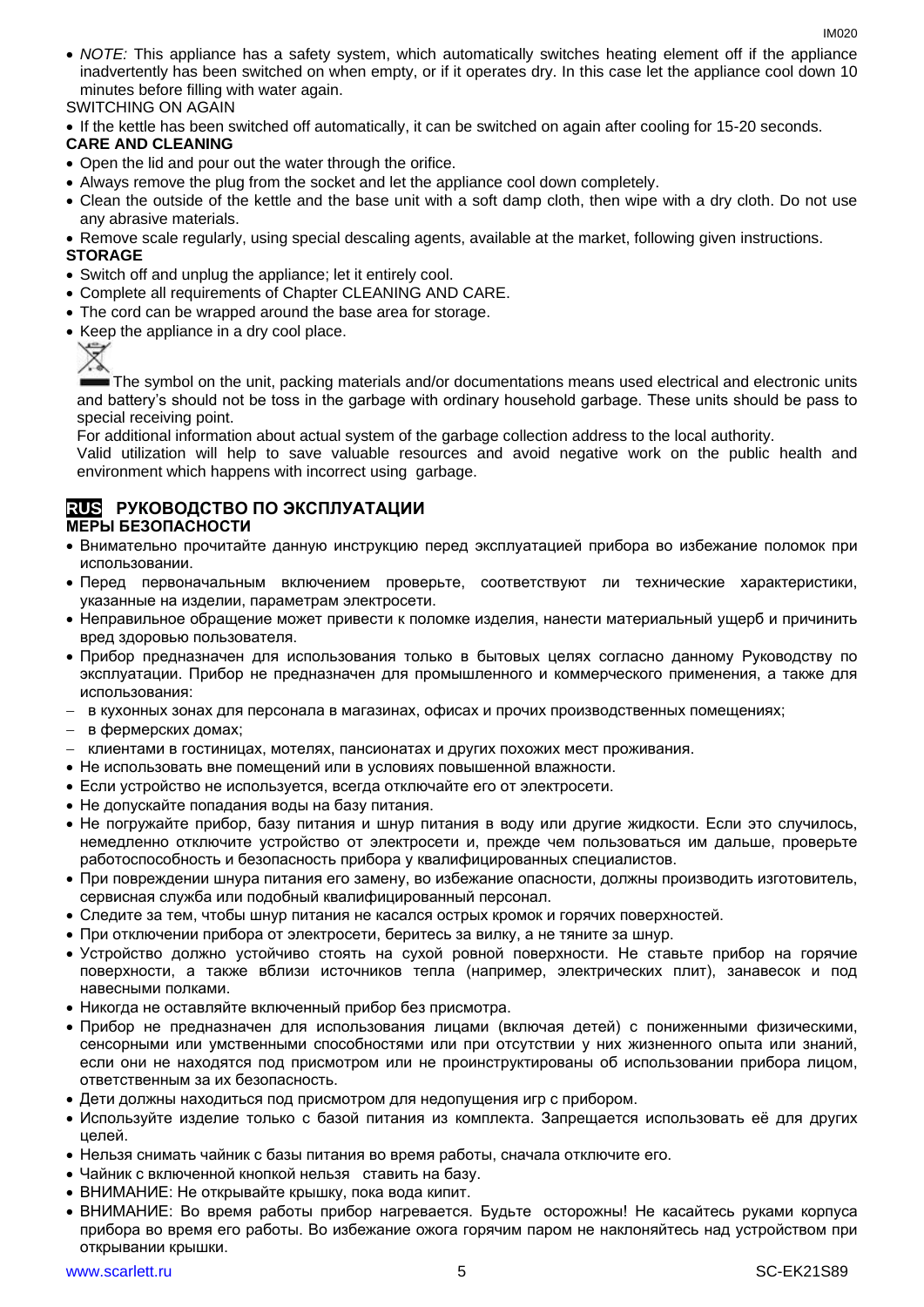- Перед включением убедитесь, что крышка плотно закрыта, иначе не сработает система автоматического отключения при закипании и вода может выплеснуться.
- Устройство предназначено только для нагрева воды. Запрещается использование в других целях это может привести к поломке изделия.
- Не пытайтесь самостоятельно ремонтировать прибор или заменять какие-либо детали. При обнаружении неполадок обращайтесь в ближайший Сервисный центр.
- Если изделие некоторое время находилось при температуре ниже 0ºC, перед включением его следует выдержать в комнатных условиях не менее 2 часов.
- Производитель оставляет за собой право без дополнительного уведомления вносить незначительные изменения в конструкцию изделия, кардинально не влияющие на его безопасность, работоспособность и функциональность.
- Manufacturing date is indicated on the unit and/or on packing as well as in accompanying documents in the following format XX.XXXX where first two figures XX is the month of production, and following four figures XXXX is the year of production.

# **ПОДГОТОВКА**

- Чайник предназначен для кипячения воды.
- Для устранения посторонних запахов из нового прибора перед первоначальным использованием вскипятите воду в чайнике, добавив в нее сок 1-3 лимонов или пакетик лимонной кислоты.
- Оставьте раствор на 12 часов, затем снова прокипятите.
- Слейте раствор и аккуратно сполосните чайник изнутри, не допуская попадания воды на электрические контакты.
- При необходимости повторите процедуру.

#### **РАБОТА**

### ЗАЛИВ ВОДЫ

- Снимите чайник с базы питания.
- Вы можете наполнить его через носик или горловину, открыв крышку.
- Во избежание перегрева чайника не рекомендуется наливать меньше 0.7 л воды (ниже отметки "MIN"). Не наливайте больше 1.7л воды (выше отметки "MAX"), иначе она может выплеснуться через носик при кипении.

#### ВКЛЮЧЕНИЕ

- Установите наполненный водой чайник на базу питания.
- Подключите шнур питания к электросети и включите чайник, при этом загорится световой индикатор работы.

#### ВЫКЛЮЧЕНИЕ

- При закипании воды чайник отключится автоматически и световой индикатор погаснет.
- *ВНИМАНИЕ:* Ваш чайник оснащён системой защиты от перегрева. Если в чайнике нет или мало воды, он автоматически отключится. Если это произошло, необходимо подождать не менее 10 минут, чтобы чайник остыл, после чего можно заливать воду.

#### ПОВТОРНОЕ ВКЛЮЧЕНИЕ

 Если чайник только что закипел и автоматически отключился, а Вам нужно снова подогреть воду, подождите 15-20 секунд перед повторным включением.

### **ОЧИСТКА И УХОД**

- Слейте всю воду через горловину, открыв крышку.
- Перед очисткой всегда отключайте устройство от электросети и давайте ему полностью остыть (нагревательный элемент некоторое время после использования остается горячим).
- Ни в коем случае не мойте чайник и базу питания проточной водой. Протрите снаружи корпус и базу сначала влажной мягкой тканью, а затем – насухо. Не применяйте абразивные чистящие средства, металлические мочалки и щётки, а также органические растворители.
- Регулярно очищайте изделие от накипи специальными средствами, которые можно приобрести в торговой сети. Применяя чистящие средства, следуйте указаниям на их упаковке.

#### **ХРАНЕНИЕ**

- Перед хранением убедитесь, что прибор отключен от электросети и полностью остыл.
- Выполните все требования раздела ОЧИСТКА И УХОД.
- Смотайте шнур питания.
- Храните прибор в сухом прохладном месте.



Данный символ на изделии, упаковке и/или сопроводительной документации означает, что использованные электрические и электронные изделия и батарейки не должны выбрасываться вместе с обычными бытовыми отходами. Их следует сдавать в специализированные пункты приема.

Для получения дополнительной информации о существующих системах сбора отходов обратитесь к местным органам власти.

Правильная утилизация поможет сберечь ценные ресурсы и предотвратить возможное негативное влияние на здоровье людей и состояние окружающей среды, которое может возникнуть в результате неправильного обращения с отходами.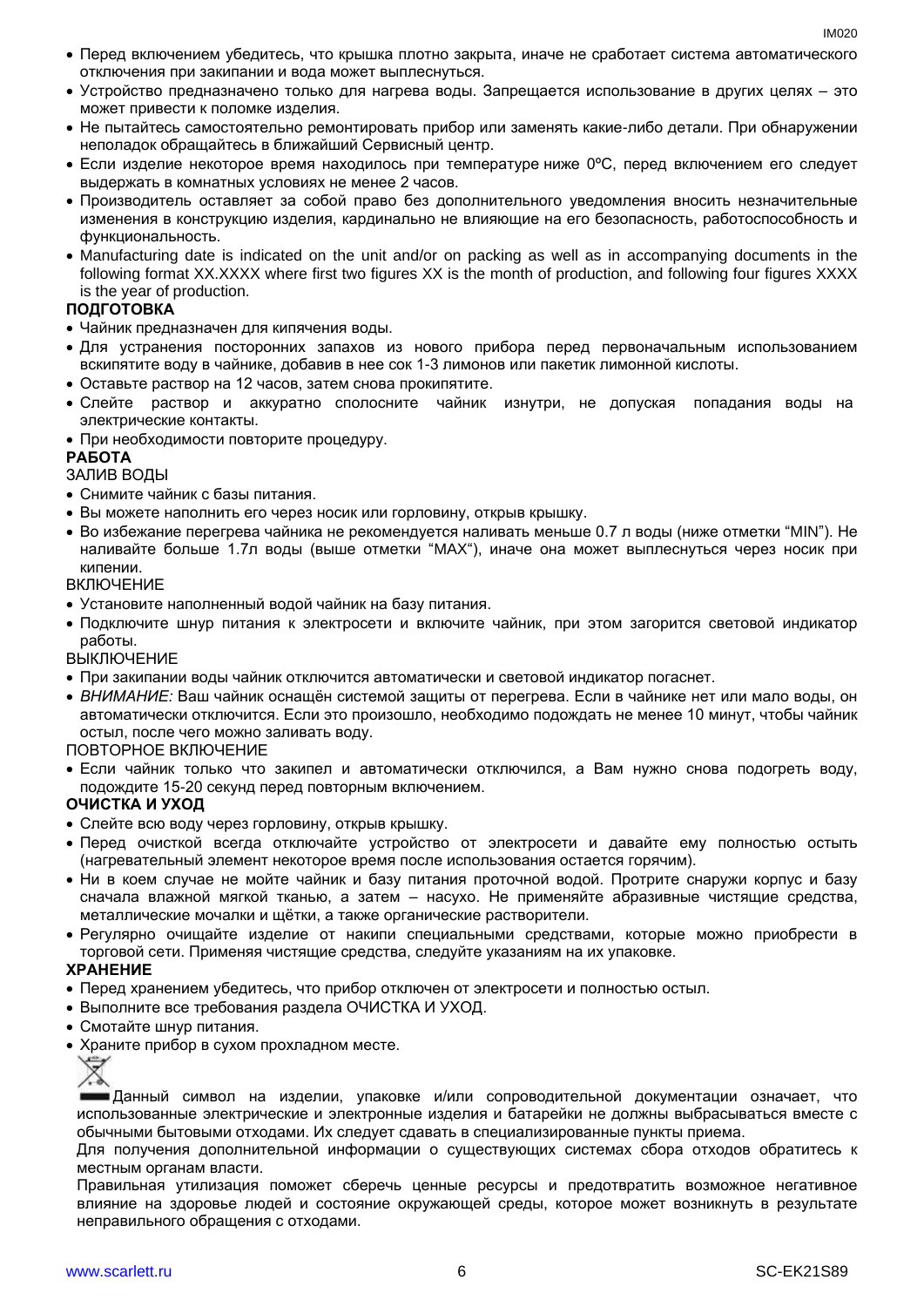# **UA ІНСТРУКЦІЯ З ЕКСПЛУАТАЦІЇ**

- Шановний покупець! Ми вдячні Вам за придбання продукції торговельної марки SCARLETT та довіру до нашої компанії. SCARLETT гарантує високу якість та надійну роботу своєї продукції за умови дотримання технічних вимог, вказаних в посібнику з експлуатації.
- Термін служби виробу торгової марки SCARLETT у разі експлуатації продукції в межах побутових потреб та дотримання правил користування, наведених в посібнику з експлуатації, складає 2 (два) роки з дня передачі виробу користувачеві. Виробник звертає увагу користувачів, що у разі дотримання цих умов, термін служби виробу може значно перевищити вказаний виробником строк.

# **МІРИ БЕЗПЕКИ**

- Уважно прочитайте дану інструкцію перед експлуатацією приладу, щоб запобігти поломок при використанні.
- Перш ніж увімкнути прилад, перевірте, чи відповідають технічні характеристики, вказані на виробі, параметрам електромережі.
- Невiрне використання може призвести до поломки виробу, завдати матеріального урону та шкоди здоров'ю користувача.
- Прилад призначений для використання тільки в побутових цілях. Прилад не призначений для промислового та комерційного застосування, а також для використання:
- у кухонних зонах для персоналу в магазинах, офісах та інших виробничих приміщеннях;
- у фермерських будинках;
- клієнтами у готелях, мотелях, пансіонатах та інших схожих місцях проживання.
- Не використовувати поза приміщеннями чи в умовах підвищеної вологості.
- Якщо прилад не використовується, завжди відключайте його з мережі.
- Не дозволяйте, щоб вода попадала на базу живлення.
- Не занурюйте прилад та шнур живлення у воду чи інші рідини. Якщо це відбулося, негайно відключите прилад з мережі та, перед тим, як користуватися їм далі, перевірте працездатність та безпеку приладу у кваліфікованих фахівців.
- У разі пошкодження кабелю живлення, його заміну, з метою запобігання небезпеці, повинен виконувати виробник або уповноважений їм сервісний центр, або аналогічний кваліфікований персонал.
- Стежте за тим, щоб шнур живлення не торкався гострих крайок чи гарячих поверхонь.
- Пiд час відключення приладу з мережі тримайтеся рукою за вилку, не тягніть за шнур.
- Пристрій має стійко стояти на сухій рiвній поверхні. Не ставте прилад на гарячі поверхні, а також поблизу джерел тепла (наприклад, електричних плит), занавісок й під навісними полками.
- Ніколи не залишайте ввімкнений прилад без нагляду.
- Прилад не призначений для використання особами (у тому числі дітей) зі зниженими фізичними, сенсорними чи розумовими здібностями або за відсутності в них життєвого досвіду чи знань, якщо вони не знаходяться під наглядом чи не проінструктовані про використання приладу особою, що відповідає за їхню безпеку.
- Діти повинні знаходитись під наглядом задля недопущення ігор з приладом.
- Використовуйте прилад тільки з базою живлення з комплекту. Заборонено використовувати його для iнших мет.
- Не можна знімати чайник з бази живлення пiд час роботи, спочатку вимкніть його.
- Чайник з увімкненою кнопкою класти на базу не можна
- УВАГА: Не відкривайте кришку, поки вода закипить.
- УВАГА: Під час роботи прилад нагрівається. Будьте обережні! Не торкайтеся руками корпуса приладу під час його роботи. З метою запобігання опікам гарячою парою не нахиляйтеся над пристроєм під час відчинення кришк
- Перед вмиканням переконайтеся, що кришка щільно зачинена, інакше не спрацюе система автоматичного вимикання пiд час закипання та вода може виплюхнутися.
- Прилад призначений тільки для нагріву води. Заборонено використовувати його з іншою метою це може призвести до псування приладу.
- Не намагайтеся самостійно ремонтувати прилад або замінювати які-небудь деталі. При виявленні неполадок звертайтеся в найближчий Сервісний центр.
- Якщо виріб деякий час знаходився при температурі нижче 0ºC, перед увімкненням його слід витримати у кімнаті не менше 2 годин.
- Виробник залишає за собою право без додаткового повідомлення вносити незначні зміни до конструкції виробу, що кардинально не впливають на його безпеку, працездатність та функціональність.
- Обладнання відповідає вимогам Технічного регламенту обмеження використання деяких небезпечних речовин в електричному та електронному обладнанні.
- Дата виробництва вказана на виробі та/або на пакування, а також у супроводжуючій документації у форматі XX.XXXX, де перші дві цифри «XX» – це місяць виробництва, наступні чотири цифри «XXXX» – це рік виробництва.

# **ПІДГОТОВКА**

- Чайник призначений для кип'ятіння води.
- Задля усунення сторонніх запахів з нового приладу перед початковим використанням закип'ятіть воду в чайнику, додавши в неї сік 1-3 лимонів або пакетик лимонної кислоти.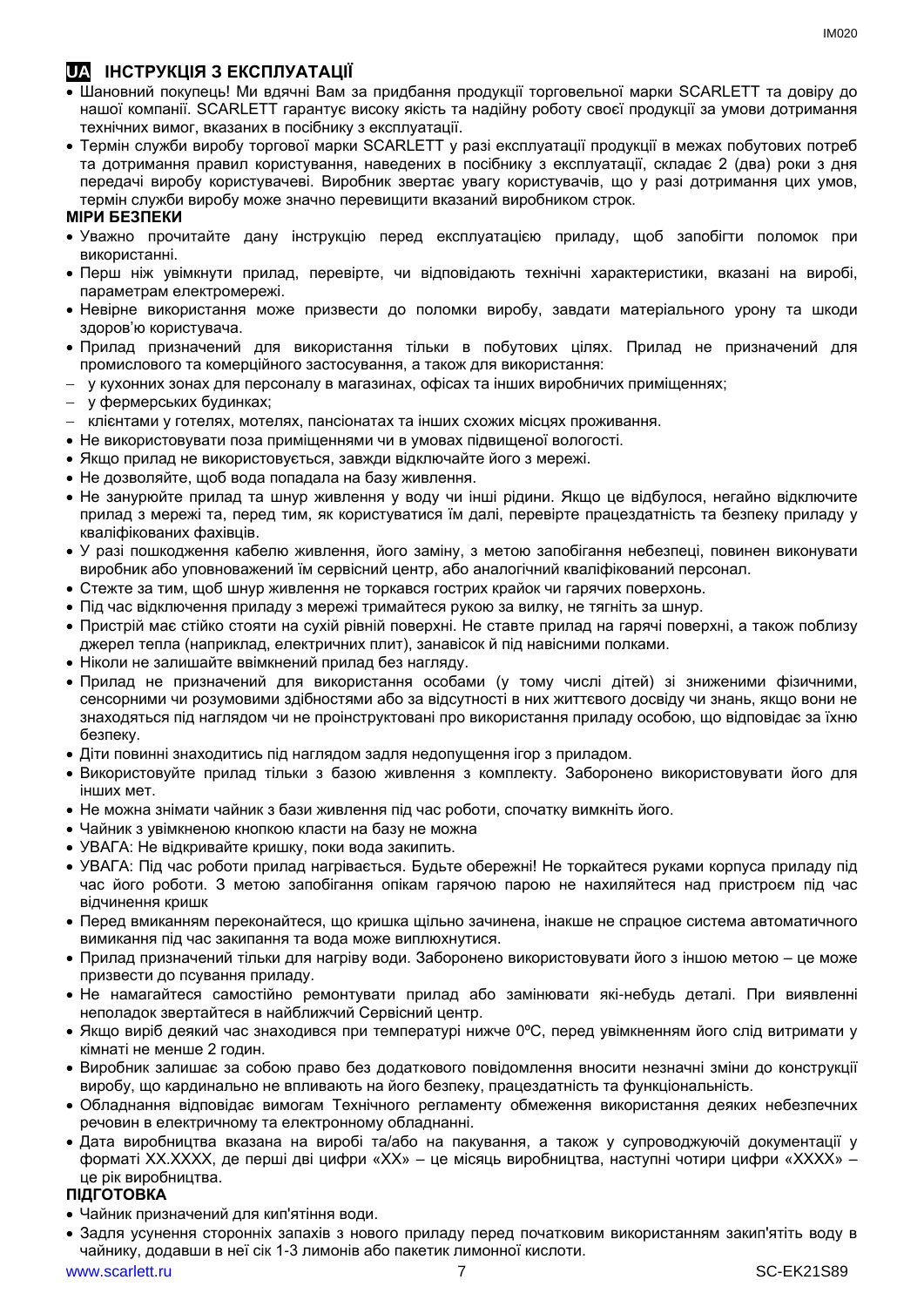- Залиште розчин на 12 годин, потім знову прокип'ятіть.
- Злийте розчин й акуратно сполосніть чайник зсередини, не допускаючи потрапляння води на електричні контакти
- За необхідності повторіть процедуру.

# **ЕКСПЛУАТАЦІЯ**

# ЗАЛИВАННЯ ВОДИ

- Зніміть чайник з бази живлення.
- Можна наповняти його через носик чи горловину, відкривши кришку.
- Щоб запобігти перегріву чайника, не слiд наливати менше ніж 0.7 л води (нижче мітки "MIN"). Не наливайте більше ніж 1.7 л води (вище мітки "MAX"), інакше вона може виплюхнутися через носик пiд час кипіння.

#### ВМИКАННЯ

- Установіть наповнений водою чайник на базу живлення.
- Підключите шнур живлення до мережі та ввімкнить чайник, при цьому засвітиться світловий індикатор роботи.

#### ВИМИКАННЯ

- Після закипання води чайник вимкнеться автоматично та світловий індикатор згасне.
- *УВАГА:* Ваш чайник обладнаний системою захисту вид перегріву. Якщо у чайнику немає чи мало води, він автоматично вимкнеться. Якщо це відбулося, необхідно почекати не менше ніж 10 хвилин, щоб чайник охолонув, після чого можна заливати воду.

ПОВТОРНЕ ВМИКАННЯ

 Якщо чайник тільки-но закипів та автоматично вимкнувся, а Вам потрібно знову підігріти воду, почекайте 15-20 секунд перед повторним вмиканням.

### **ОЧИЩЕННЯ ТА ДОГЛЯД**

- Злийте всю воду через горловину, відкривши кришку.
- Ні в якому разі не мийте чайник та базу живлення під струмом води. Протріть зовні корпус та базу спочатку вологою м'якою тканиною, а потім – насухо. Не вживайте абразивних чистячих засобів, металевих мочалок та щіток, а також органічних розчинників.
- Регулярно очищайте прилад від накипу спеціальними засобами, що можна придбати у торговельній сітці. Вживаючи чистячі засоби, дотримуйтеся инструкції на їх упаковці.

# ОЧИЩЕННЯ ФІЛЬТРА

- Вийміть фільтр з чайника.
- Акуратно протріть фільтр, та мя'кою щіткою (не входить до комплекту) видалите забрудження під струмом води.

Установіть фільтр на місце.

### **ЗБЕРЕЖЕННЯ**

- Перед зберіганням переконайтеся, що прилад відключений від електромережі і повністю охолов.
- Виконайте усі вимоги розділу ОЧИЩЕННЯ ТА ДОГЛЯД.
- Змотайте шнур живлення.
- Зберігайте прилад у сухому прохолодному місці.



Цей символ на виробі, упаковці та/або в супровідній документації означає, що електричні та електронні вироби, а також батарейки, що були використані, не повинні викидатися разом із звичайними побутовими відходами. Їх потрібно здавати до спеціалізованих пунктів прийому.

Для отримання додаткової інформації щодо існуючих систем збору відходів зверніться до місцевих органів влади.

Належна утилізація допоможе зберегти цінні ресурси та запобігти можливому негативному впливу на здоров'я людей і стан навколишнього середовища, який може виникнути в результаті неправильного поводження з відходами.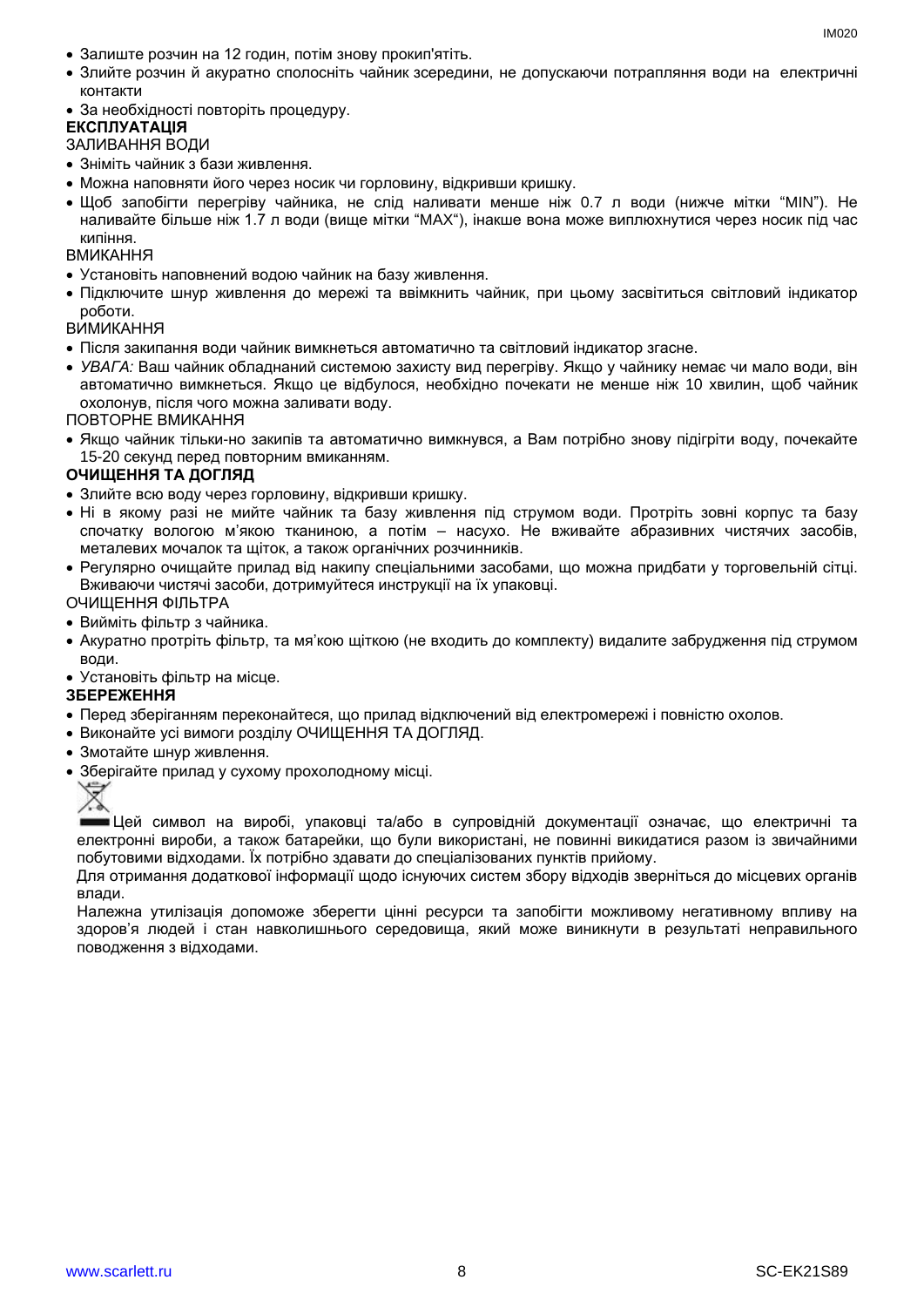# **KZ ПАЙДАЛАНУ ЖӨНІНДЕГІ НҰСҚАУЛЫҚ**

- Құрметті сатып алушы! SCARLETT сауда таңбасының өнімін сатып алғаныңыз үшін және біздің компанияға сенім артқаныңыз үшін Сізге алғыс айтамыз. Іске пайдалану нұсқаулығында суреттелген техникалық талаптар орындалған жағдайда, SCARLETT компаниясы өзінің өнімдерінің жоғары сапасы мен сенімді жұмысына кепілдік береді.
- SCARLETT сауда таңбасының бұйымын тұрмыстық мұқтаждар шеңберінде пайдаланған және іске пайдалану нұсқаулығында келтірілген пайдалану ережелерін ұстанған кезде, бұйымның қызмет мерзімі бұйым тұтынушыға табыс етілген күннен бастап 2 (екі) жылды құрайды. Аталған шарттар орындалған жағдайда, бұйымның қызмет мерзімі өндіруші көрсеткен мерзімнен айтарлықтай асуы мүмкін екеніне өндіруші тұтынушылардың назарын аударады.

# **ҚАУІПСІЗДІК ШАРАЛАРЫ**

- Пайдалану кезінде бұзылмауы үшін құралды қолданудың алдында осы нұсқауды ықыласпен оқып шығыңыз.
- Алғаш рет іске қосар алдында бұйымда көрсетілген техникалық сипаттамалардың электр желісінің параметрлеріне сәйкес келетін-келмейтінін тексеріңіз.
- Дұрыссыз қолдау бұйымның бұзылуына әкеліп соғуы, заттай зиян іп келтіріп және пайдаланушының денсаулығына зиян тигізуі мүмкін.
- Аспап тек тұрмыстық мақсаттарда ғана пайдалануға арналған. Аспап өнеркәсіптік және сауда-саттық мақсатында қолдануға, сондай-ақ мына жерлерде пайдалануға арналмаған:
- дүкендердегі, кеңселердегі және басқа да өнеркәсіптік үй-жайлардағы қызметкерлерге арналған асүй аймақтарында;
- фермерлердің үйлерінде;
- қонақүйлерде, мотельдерде, пансионаттарда және соларға ұқсас тұрғын жайларда клиенттердің пайдалануына арналмаған.
- Жайдан тыс не жоғары дымқылды жағдайда қолданылмайды.
- Егер құрылғы қолданылмаса, оны электр жүйесінен әрқашан сөндіріп тастаңыз.
- Қоректену негізіне су тигіздірмеңіз.
- Құралды не бауды суға немесе басқа сұйықтықтарға батырмаңыз. Егер бұл жағдай болса, құрылғыны электр жүйесінен дереу сөндіріп тастаңыз және оны әрі қарай пайдаланбастан бұрын, жұмысқа қабілеттілігі мен құралдың қауіпсіздігін білікті мамандарға тексертіңіз.
- Қуат бауы бүлінген жағдайда, қатерден аулақ болу үшін оны ауыстыруды өндіруші, сервистік қызмет немесе соған ұқсас білікті қызметкерлер іске асыруға тиіс.
- Қоректену бауының өткір жиектер және ыстық үстілерге тимеуін қадағалаңыз.
- Құрылғы құрғақ тегіс бетте тұрақты тұруы тиіс. Құралды ыстығы бар бетке, сондай-ақ, ыстық шығару көздеріне (мысалға электрлі плиталар), перделерге жақын және ілінбелі сөрелердің астына қоймаңыз.
- Құралды қоректену жүйесінен сөндіргенде шаңышқыны ұстаңыз, ал қоректену бауынан тартпаңыз.
- Қосылған құралды ешуақытта қараусыз қалдырмаңыз.
- Дене, жүйке не болмаса ақыл-ой кемістігі бар, немесе осы құрылғыны қауіпсіз пайдалану үшін тәжірибесі мен білімі жеткіліксіз адамдардың (соның ішінде балалардың) қауіпсіздігі үшін жауап беретін адам қадағаламаса немесе аспапты пайдалану бойынша нұсқау бермесе, олардың бұл аспапты қолдануына болмайды.
- Балалар аспаппен ойнамауы үшін оларды үнемі қадағалап отыру керек.
- Бұйымды тек қана жинақтағы қоректену базасымен ғана қолданыңыз. Оны басқа мақсаттарға қолдануға тиым салынады.
- Шәйнекті жұмыс уақытына қоректену негізінен түсіруге болмайды, алдымен оны сөндіріп тастаңыз.
- Түймесі қосулы түрған шайнекті тұғырға қоюға болмайды
- ЕСКЕРТУ: Су қайнаған дейін қақпағын ашпаңыз.
- ЕСКЕРТУ: Жұмыс істеп тұрғанда аспап қызып кетеді. Абай болыңыз! Аспап жұмыс істеп тұрған кезде оның корпусын қолмен ұстамаңыз. Ыстық буға күйіп қалмас үшін, қақпағын ашқан кезде аспаптың үстінен еңкеймеңіз.
- Қосудың алдында қақпақтың тығыз жабылғанына көз жеткізіңіз, өйтпейінше қайнаған кезде автоматты сөндіру жүйесі істемейді де су шайқалып төгілуі мүмкін.
- Құрылғы тек қана суды қыздыруға арналған. Басқа мақсаттарға қолдану тиым салынады бұл бұйымның бұзылуына әкеліп соғуы мүмкін.
- Құрылғыны өз бетіңізше жөндеуге талпынбаңыз. Олқылықтар пайда болса жақын арадағы сервис орталығына апарыңыз.
- Егер бұйым біршама уақыт 0ºC-тан төмен температурада тұрса, іске қосар алдында оны кем дегенде 2 сағат бөлме температурасында ұстау керек.
- Өндіруші бұйымның қауіпсіздігіне, жұмыс өнімділігі мен жұмыс мүмкіндіктеріне түбегейлі әсер етпейтін болмашы өзгерістерді оның құрылмасына қосымша ескертпестен енгізу құқығын өзінде қалдырады.
- Жасап шығарылған күні бұйымда және (немесе) қаптамада, сондай-ақ ілеспе құжаттамада, XX.XXXX пішімінде көрсетілген, мұндағы алғашқы екі сан «XX» – жасап шығарылған айы, келесі төрт сан «XXXX» – жасап шығарылған жылы.

### **ДАЙЫНДАУ**

Шәйнек арналған суды қайнату.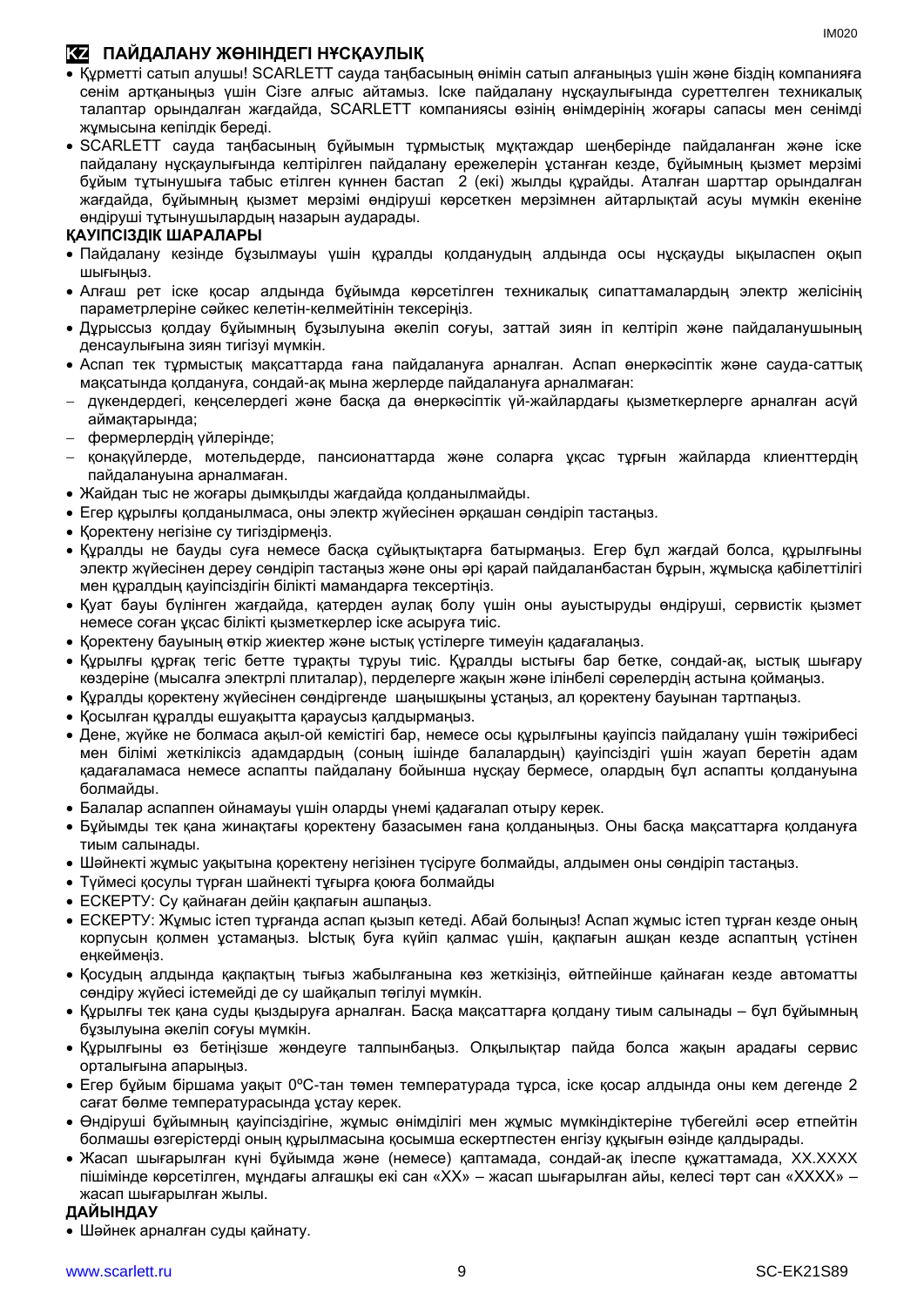- Жаңа аспаптағы бөгде иістерден құтылу үшін алғашқы рет қолданар алдында 1-3 лимонның шырынын немесе лимон қышқылының қалташасын құйып шәйнекте суды қайнатыңыз.
- Ерітіндіні 12 сағатқа қалдырыңыз, содан кейін тағы да қайнатыңыз.
- Ерітіндіні төгіңіз де, электр түйіспелеріне су кіруіне жол берместен, шайнектің ішін сумен шайыңыз
- Қажет болған жағдайда рәсімді қайталаңыз.

# **ЖҰМЫС**

СУДЫ ҚҰЮ

- Шәйнекті қоректену тұғырынан түсіріңіз.
- Сіз оны тұмсықша арқылы не қақпақты ашып, қылтаннан толтыра алаcыз.
- Шәйнектің қызып кетпеуі үшін 0.7 литрден ("MIN" белгіден төмен) аз су құюға ұсынылмайды. 1.7 литрден ("MAX" белгіден жоғары) көп су құймаңыз, әйтпесе ол тұмсықша арқылы қайнаған кезде тасып кетуі мүмкін.

ҚОСУ

- Су толтырылған шәйнекті қоректену тұғырына орнатыңыз.
- Қоректену бауын электр жүйесіне тұйықтаңыз да шәйнекті қосыңыз, осымен жұмыстың жарықты индикаторы жанады.

АЖЫРАТУ

- Су қайнағанда шәйнек автоматты өшеді және жарықты индикатор сөніп қалады.
- *НАЗАР:* Сіздің шәйнегіңіз қызып кетуден қорғаныш жүйесімен жабдықталған. Егер шәйнекте су жоқ не аз болса, ол автоматты түрде сөніп қалады. Егер бұл болса, шәйнектің суынуы үшін 10 минуттан кем емес күтке қажет, содан кейін су құюға болады.

ҚАЙТА ҚОСУ

 Егер шәйнек жаңа ғана қайнап және автоматты сөнсе, ал сізге суды қайтадан жылыту қажет болса, қайта қосудың алдында 15-20 секунд кідіріңіз.

# **ТАЗАЛАУ ЖӘНЕ КҮТІМ**

- Қақпағын ашып ұңғысы арқылы барлық суды төгіңіз.
- Ешқандай жағдайда да шәйнекті және қоректену негізін ағын сумен жумаңыз. Тұлға мен негіздің сыртын алдымен жұмсақ дымқыл матамен сүртіңіз, ал содан соң – құрғатып. Қайрақты тазалағыш заттар, металл жөкелер және щөткелерді, сонымен қатар органикалық еріткіштерді қолданбаңыз.
- Бұйымды сауда орнында ие болуға мүмкін арнайы құралдармен қаспақтан ұдайы тазалап тұрыңыз. Тазартушы құралдарды қолдану барысында, олардың орамасындағы нұсқауларға сүйеніңіздер.

# **САҚТАУ**

- Cақтау алдында, құралды желіден ажыратылғанына және толық суық екеніне көз жеткізіңіз.
- ТАЗАЛАУ және КҮТУ бөлімінің талаптарын орындаңыз.
- Қоректену бауын ораңыз.
- Құралды құрғақ салқын орында сақтаңыз.

Өнімдегі, қораптағы және/немесе қосымша құжаттағы осындай белгі қолданылған электрлік және электрондық бұйымдар мен батарейкалар кәдімгі тұрмыстық қалдықтармен бірге шығарылмауы керек дегенді білдіреді. Оларды арнайы қабылдау бөлімшелеріне өткізу қажет.

Қалдықтарды жинау жүйелері туралы қосымша мәліметтер алу үшін жергілікті басқару органдарына хабарласыңыз.

Қалдықтарды дұрыс кәдеге жарату бағалы ресурстарды сақтауға және қалдықтарды дұрыс шығармау салдарынан адамның денсаулығына және қоршаған ортаға келетін теріс әсерлердің алдын алуға көмектеседі.

# **EST KASUTAMISJUHEND**

# **OHUTUSNÕUANDED**

- Enne teekannu kasutuselevõttu tutvuge tähelepanelikult käesoleva juhendiga. Nii väldite võimalikke vigu ja ohte seadme kasutamisel.
- Enne esimest sisselülitamist kontrollige, kas tootele märgitud tehnilised karakteristikud vastavad vooluvõrgu parameetritele.
- Vale kasutamine võib põhjustada seadme riket, materiaalset kahju, ka teekannu kasutaja tervise kahjustamist.
- Seade on ette nähtud ainult kodukasutamiseks. Seade ei ole ette nähtud tööstuslikuks ja ärialaseks kasutamiseks, samuti kasutamiseks:
- kaupluste, kontorite, ja muude tööruumide personali kööginurkades;
- talumajades;

klientidel hotellides, motellides, pansionaatides ning muudes sellistes majutuskohtades.

- Ärge kasutage seadet väljas.
- Eemaldage seade vooluvõrgust ajaks, mil seda ei kasutata.
- Teekannu alus ei tohi märjaks saada.
- Ärge pange seadet ja juhet vette või teistesse vedelikesse. Kui seade on vette sattunud, eemaldage ta kohe vooluvõrgust ja pöörake Teeninduskeskusesse seadme töökorra ja ohutuse kontrollimiseks.
- Toitejuhtme vigastuse korral peab selle ohu vältimiseks asendama tootja, tema volitatud teeninduskeskus või muu analoogiline kvalifitseeritud personal.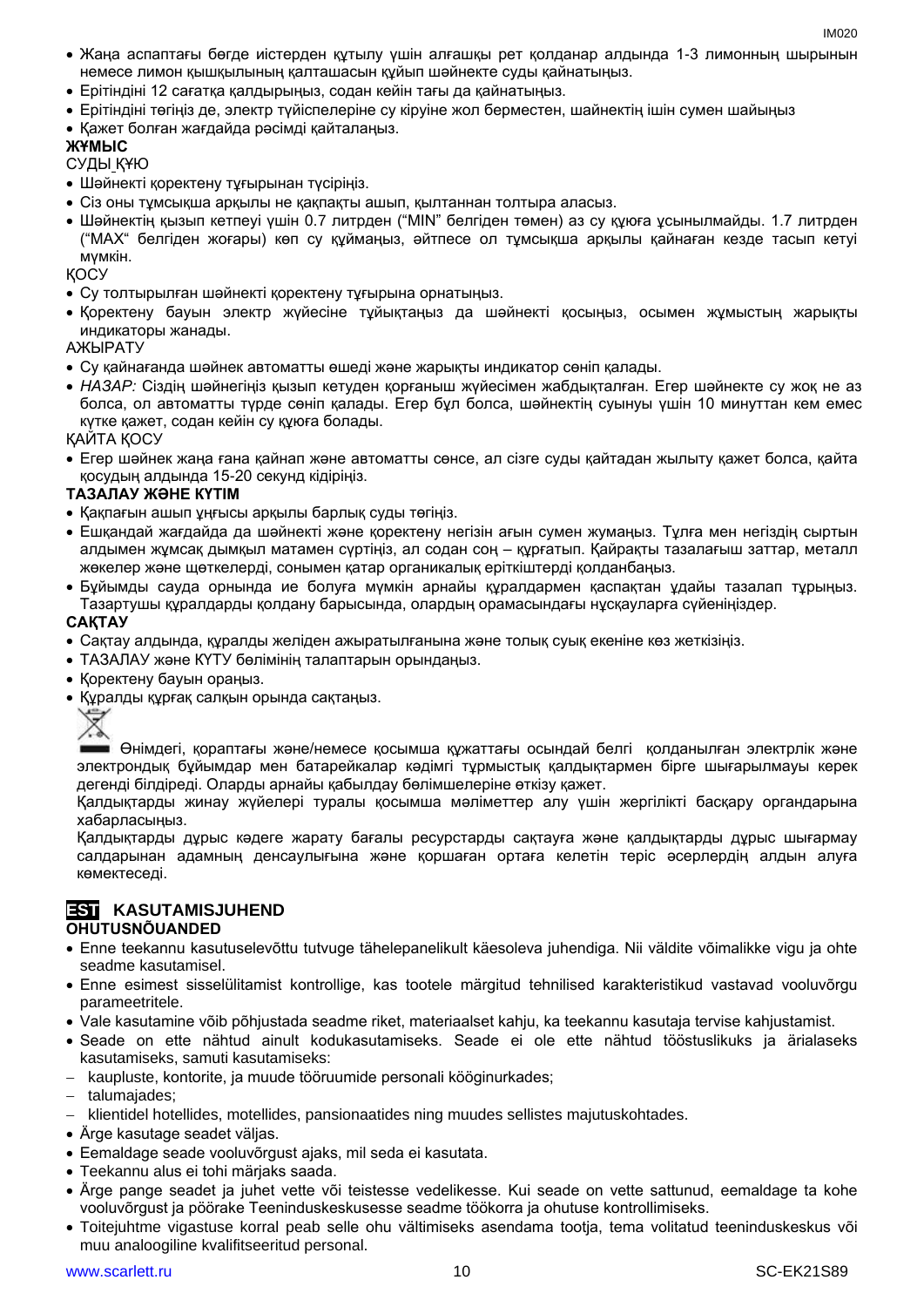- Jälgige seda, et juhe ei puutuks vastu teravaid servi ja kuumi pindu.
- Ärge eemaldage seadet vooluvõrgust juhtmest tõmmates vaid alati tuleb hoida kinni juhtme otsas olevast pistikust.
- Asetage seade kuivale tasasele pinnale. Ärge asetage seadist kuumadele pindadele, soojusallikate (näiteks elektripliitide) ja kardinate lähedale ning rippriiulite alla.
- Ärge jätke sisselülitatud seadet ilma järelevalveta.
- Seadet ei tohi kasutada isikud (kaasa arvatud lapsed), kelle füüsilised, tunnetuslikud või vaimsed võimed on alanenud, või kellel puuduvad sellekohased kogemused ja teadmised, kui nad ei ole kontrolli all või kui neid ei ole juhendanud isik, kes vastutab nende ohutuse eest.
- Lapsed peavad olema kontrolli all, ärge lubage lastel seadmega mängida.
- Kasutage ainult komplektis olevat alust. Ei tohi kasutada alust muul otstarbel.
- Sisselülitatud nupuga teekannu ei tohi panna alusele
- ÄRGE: avage kaant, kuni vesi keeb.
- TÄHELEPANU: Töötades läheb seade kuumaks. Olge ettevaatlikud! Ärge puudutage seadme korpust selle töötamise ajal. Et vältida põletusi kuuma auruga ärge kummarduge seadme kohale selle kaane avamise ajal.
- Enne, kui teekann aluselt ära tõstate, lülitage seade välja.
- Enne seadme sisselülitamist veenduge, et kaas on korralikult suletud, vastasel juhul ei lülitu vee keemisel seade automaatselt välja ja keev vesi võib sellest välja pritsida.
- Seade on mõeldud üksnes vee keetmiseks. Ei tohi kasutada seadet muul otstarbel see võib põhjustada seadme riknemist.
- Ärge püüdke antud seadet iseseisvalt remontida. Vea kõrvaldamiseks pöörduge lähima teeninduskeskuse poole.
- Kui toode on olnud mõnda aega õhutemperatuuril alla 0 ºC, tuleb hoida seda enne sisselülitamist vähemalt 2 tundi toatemperatuuril.
- Tootja jätab endale õiguse teha ilma täiendava teatamiseta toote konstruktsiooni ebaolulisi muudatusi, mis ei mõjuta selle ohutust, töövõimet ega funktsioneerimist.
- Tootmisaeg on näidatud tootel ja/või pakendil, samuti saatedokumentidel, formaadis XX.XXXX, kus esimesed kaks numbrit XX tähendavad tootmiskuud, järgmised neli numbrit XXXX aga tootmisaastat.

#### **ENNE ESMAKASUTUST**

- Teekeetja mõeldud vesi keeb.
- Uuest teekannust kõrvaliste lõhnade eemaldamiseks keetke selles enne esimest kasutamist vett, lisades 1-3 sidruni mahla või pakikese sidrunhapet.
- Jätke lahus 12 tunniks seisma ja keetke siis uuesti läbi.
- Valage segu välja ja loputage teekannu sisemus hoolikalt, vältides vee sattumist elektrikontaktidele
- Korrake protseduuri, kui see on vajalik.

### **KASUTAMINE**

### VEEGA TÄITMINE

- Tõstke teekann aluse pealt.
- Veega saab teekann täita läbi tila või kaane.
- Kannu ülekuumenemise vältimiseks täitke kann veega vähemalt "MIN" märgini 0.7 l. Ärge täitke kunagi üle "MAX" märgi 1.7 l, vastasel juhul võib vesi keemisel tilast pursata. SISSELÜLITAMINE
- Asetage veega täidetud kann alusele.
- Sisestage voolujuhtme pistik pistikupessa ja lülitage teekann sisse, märgutuli hakkab põlema.

VÄLJALÜLITAMINE

- Vee keemahakkamisel lülitub seade automaatselt välja, märgutuli kustub.
- *TÄHELEPANU:* Teekann on varustatud ülekuumenemisvastase kaitsesüsteemiga. Kui teekannus ei ole või on vähe vett, ta lülitub automaatselt välja. Kui see on juhtunud, tuleb lasta teekannul 10 minuti jooksul maha jahtuda, siis võib kann veega täita.

KORDUV SISSELÜLITUS

 Kui teekann on äsja keenud ja automaatselt väljalülitanud, kuid Teil on vaja vett uuesti keeta, siis oodake 15-20 sekundit enne sisselülitust.

#### **PUHASTUS JA HOOLDUS**

- Avage kaas ja valage välja vesi välja.
- Kannu ega alust ei tohi pesta jooksva vee all. Puhastage kannu korpus ja alus algul niiske pehme riidega, siis kuivatage ära. Ärge kasutage abrasiivseid puhastusvahendeid, metallist küürimiskäsna ja harja, samuti ka orgaanilisi lahusteid.
- Puhastage regulaarselt kannu katlakivist spetsiaalsete vahenditega, mis on saadavad kauplustest. Katlakivieemaldusvahendite kasutamisel järgige palun nende tootja kasutusjuhiseid.

#### **HOIDMINE**

- Enne kui jätad, siis veenduge seade on vooluvõrgust lahti ühendatud ja täiesti külm.
- Täitke PUHASTAMISE JA HOOLDUSE nõudmised.
- Kerige elektrijuhe kokku.
- Hoidke seadet kuivas jahedas kohas.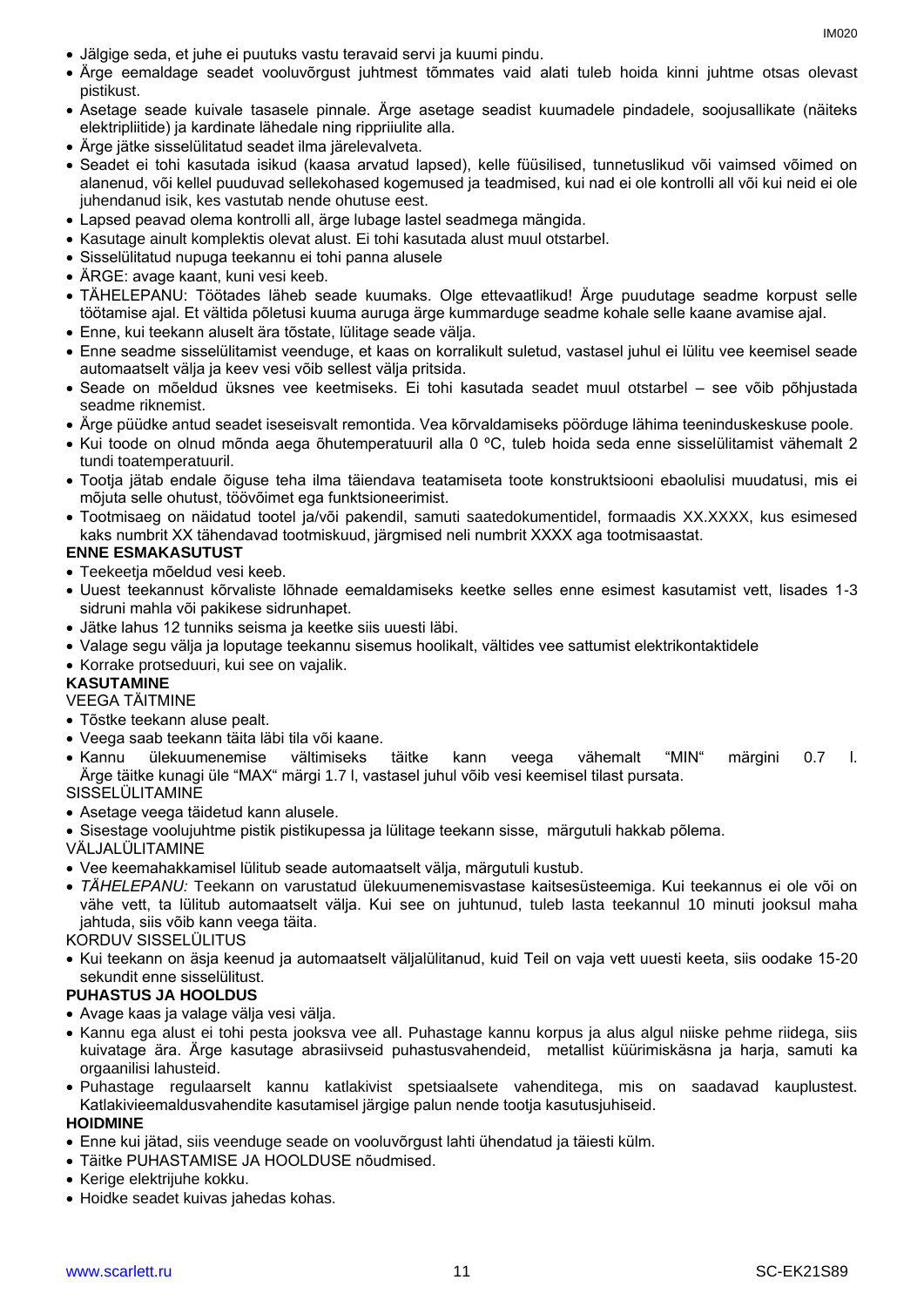

Antud sümbol tootel, pakendil ja/või saatedokumentatsioonis tähendab, et kasutatud elektrilisi ja elektroonilisi tooteid ja patareisid ei tohi ära visata koos tavaliste olmejäätmetega. Need tuleb anda ära spetsialiseeritud vastuvõtupunktidesse.

Täiendava informatsiooni saamiseks olemasolevatest jäätmete kogumise süsteemidest pöörduge kohalike võimuorganite poole.

Õige utiliseerimine aitab hoida kokku hinnalisi ressursse ning ennetada võimalikku negatiivset mõju inimeste tervisele ja ümbritseva keskkonna olukorrale, mis võib tekkida jäätmete ebaõige käitlemise tulemusel.

# **LV LIETOŠANAS INSTRUKCIJA**

# **DROŠĪBAS NOTEIKUMI**

- Pirms ierīces ekspluatācijas uzmanīgi izlasiet doto lietošanas instrukciju, lai izvairītos no bojājumu radīšanas lietošanas laikā.
- Pirms pirmās ieslēgšanas pārbaudiet, vai tehniskie parametri, kas norādīti uz izstrādājuma, atbilst elektrotīkla parametriem
- Nepareiza ierīces lietošana var radīt tās bojājumus, materiālus zaudējumus un lietotāja veselības kaitējumus.
- Ierīce paredzēta izmantošanai tikai sadzīves vajadzībām. Ierīce nav paredzēta rūpnieciskai vai komerciālai izmantošanai, kā arī izmantošanai:
- veikalu personāla virtuves zonās, birojos un citās ražošanas telpās;
- lauksaimnieku mājās;
- klientiem viesnīcās, motelos, pansionātos un līdzīgās apmešanās vietās.
- Neizmantot ārpus telpām, kā arī paaugstināta mitruma apstākļos.
- Vienmēr atslēdziet ierīci no elektrotīkla, ja Jūs to neizmantojat.
- Nepieļaujiet ūdens nokļūšanu uz barošanas pamatnes.
- Neizvietojiet ierīci vai elektrovadu ūdenī vai kādā citā šķidrumā. Ja tas ir noticis nekavējoties atslēdziet to no elektrotīkla un pirms turpināt ierīces lietošanu, pārbaudiet tās darba spējas un drošību pie kvalificētiem speciālistiem.
- Barošanas vada bojājuma gadījumā, drošības pēc, tā nomaiņa jāuztic ražotājam, servisa dienestam vai analoģiskam kvalificētam personālam
- Sekojiet līdzi, lai elektrovads nepieskartos klāt asām malām un karstām virsmām.
- Ierīcei stabili jāatrodas uz sausas līdzenas virsmas. Nenovietojiet ierīci uz karstām virsmām, kā arī siltuma avotu (piem. elektrisko plītiņu), aizkaru tuvumā un zem piekaramiem plauktiem.
- Lai atslēgtu ierīci no elektrotīkla, velciet aiz kontaktdakšas, nevis aiz vada aiz vada.
- Ierīce nav paredzēta izmantošanai personām (ieskaitot bērnus) ar pazeminātām fiziskām, sensoriskām vai intelektuālām spējām, kā arī personām bez dzīves pieredzes vai zināšanām, ja viņas nekontrolē vai nav instruējusi ierīces lietošanā persona, kura atbild par viņu drošību
- Bērni ir jākontrolē, lai nepieļautu spēlēšanos ar ierīci
- Neatļaujiet bērniem izmantot ierīci bez pieaugušo uzraudzības.
- Izmantojiet ierīci tikai ar barošanas pamatni no komplekta. Aizliegts to izmantot citām vajadzībām.
- Tējkannu ar ieslēgtu pogu nedrīkst novietot uz pamatnes
- ISPĖJIMAS: Negalima atidaryti dangti, kol vanduo užverda.
- UZMANĪBU: Darbības laikā ierīce sasilst. Esiet piesardzīgi! Nepieskarieties ar rokām ierīces korpusam tās darbības laikā. Lai izvairītos no apdeguma ar karstu tvaiku, nenoliecieties pāri ierīcei, atverot vāku.
- Nedrīkst noņemt tējkannu no barošanas pamatnes tās darbības laikā, sākumā atslēdziet to.
- Pirms ieslēgšanas pārliecinaties, ka vāciņš ir blīvi aiztaisīts, citādi nedarbosies automātiskās bloķēšanas sistēma vārīšanās laikā un ūdens var izšļākties.
- Ierīce paredzēta tikai ūdens uzsildīšanai. Aizliegts izmantot citiem mērķiem, tas var radīt ierīces bojājumus.
- Necentieties patstāvīgi labot ierīci vai nomainīt jebkādas detaļas. Ierīces bojājuma gadījumā dodieties uz tuvāko Servisa centru.
- Ja izstrādājums kādu laiku ir atradies temperatūrā zem 0ºC, pirms ieslēgšanas tas ir jāpatur istabas apstākļos ne mazāk kā 2 stundas.
- Ražotājs patur sev tiesības bez papildu brīdinājuma ieviest izstrādājuma konstrukcijā nelielas izmaiņas, kas būtiski neietekmē tā drošību, darbspēju un funkcionalitāti.
- Izgatavošanas datums ir norādīts uz izstrādājuma un/vai iepakojuma, kā arī pavaddokumentos, formātā XX.XXXX, kur pirmie divi cipari XX ir izgatavošanas mēnesis, nākamie četri XXXX – izgatavošanas gads.

# **SAGATAVOŠANA**

- Tējas aparāti ir paredzēti, lai ūdens vārās.
- Lai atbrīvotos no jaunas ierīces nepiederīgas smakas, pirms pirmreizējās izmantošanas uzvāriet tējkannā ūdeni, pievienojot tam 1-3 citronu sulu vai citronskābes paciņu.
- Atstājiet šķīdumu uz 12 stundām, tad atkal uzvāriet.
- Izlejiet šķīdumu un rūpīgi izskalojiet tējkannu, nepieļaujot ūdens nokļūšanu uz elektriskajiem kontaktiem
- Nepieciešamības gadījumā atkārtojiet procedūru.

# **DARBĪBA**

# ŪDENS IELIEŠANA

Noņemiet tējkannu no barošanas pamatnes.

www.scarlett.ru 12 12 SC-EK21S89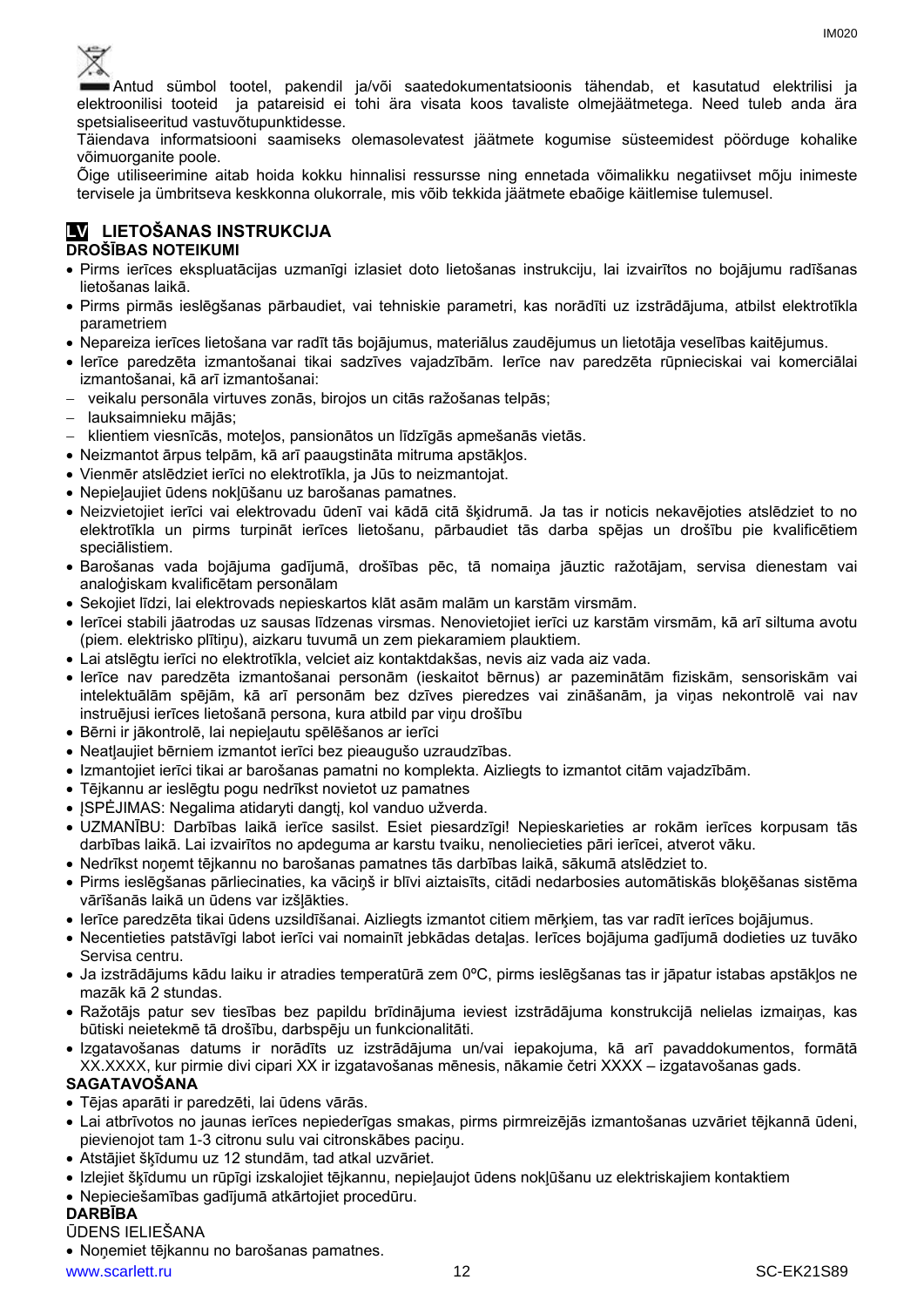- Jūs varat iepildīt ūdeni caur snīpīti vai atvērumu, attaisot vāciņu.
- Lai izvairītos no tējkannas pārkarsēšanas nav ieteicams to uzpildīt mazāk par 0.7 litriem ūdens (zem atzīmes "MIN"). Nelejiet vairāk kā 1.7 l ūdens (augstāk par atzīmi "MAX"), citādi tas var izšļakstīties caur snīpīti vārīšanās laikā.

IESLĒGŠANA

Uzstādiet ar ūdeni uzpildītu tējkannu uz barošanas pamatnes.

Pievienojiet elektrovadu pie elektrotīkla un ieslēdziet tējkannu, iedegsies darba gaismas indikators.

IZSLĒGŠANA

- Pēc ūdens uzvārīšanās tējkanna automātiski atslēgsies un gaismas indikators izslēgsies.
- *UZMANĪBU:* Jūsu tējkanna ir aprīkota ar pretpārkaršanas aizsardzības sistēmu. Ja tējkannā ir maz vai vispār nav ūdens, tā automātiski atslēgsies. Ja tā ir noticis nepieciešams nogaidīt ne mazāk par 10 minūtēm, lai tējkanna atdzistu, pēc tam var ieliet ūdeni.
- ATKĀRTOTA IESLĒGŠANA
- Ja ūdens tējkannā ir tikko uzvārījies un tā automātiski atslēgusies, bet Jums ir nepieciešams no jauna uzvārīt ūdeni, uzgaidiet 15-20 sekundes pirms atkārtotas ieslēgšanas.

#### **TĪRĪŠANA UN KOPŠANA**

- Izlejiet visu ūdeni caur kaklu, atverot vāciņu.
- Nekādā gadījumā nemazgājiet tējkannu un barošanas pamatni ar tekošu ūdeni. Sākumā noslaukiet korpusa ārpusi un barošanas pamatni ar mīkstu un mitru drānu, tad noslaukiet ar sausu. Neizmantojiet abrazīvos tīrīšanas līdzekļus, metāliskas švammes un birstes, organiskos šķīdinātājus.
- Regulāri attīriet tējkannu no kaļķakmens ar tam paredzētajiem līdzekļiem, kurus var iegādāties tirdzniecības uzņēmumos. Izmantojot tīrīšanas līdzekļus, sekojiet līdzi norādījumiem uz iepakojuma.

### **GLABĀŠANA**

- Prieš saugoti, įsitikinkite, kad prietaisas yra išjungtas ir visiškai šalta.
- Izpildiet sadaļas TĪRĪŠANAS UN APKOPE prasības.
- Satiniet barošanas vadu.
- Ierīci glabājiet sausā, vēsā vietā.



Šis simbols uz izstrādājuma, iepakojuma un/vai pavaddokumentiem nozīmē, ka nolietotus elektro- vai elektroniskos izstrādājumus un baterijas nedrīkst izmest kopā ar parastajiem sadzīves atkritumiem. Tie ir jānodod specializētajos pieņemšanas punktos.

Lai iegūtu papildu informāciju par esošajām atkritumu savākšanas sistēmām, vērsieties vietējā pašvaldībā.

Pareiza utilizācija palīdzēs saglabāt vērtīgus resursus un novērst iespējamo negatīvo ietekmi uz cilvēku veselību un apkārtējās vides stāvokli, kas var rasties nepareizas rīkošanās ar atkritumiem rezultātā.

### **LT VARTOTOJO INSTRUKCIJA SAUGUMO PRIEMONĖS**

- Prietaiso gedimams išvengti prieš pirmąjį naudojimą atidžiai perskaitykite šią instrukciją.
- Prieš įjungdami prietaisą pirmą kartą įsitikinkite, ar prietaiso etiketėje nurodytos techninės charakteristikos atitinka tinklo parametrus.
- Neteisingai naudodamiesi gaminiu, Jūs galite jį sugadinti, patirti nuostolių arba pakenkti savo sveikatai.
- Prietaisas nėra skirtas pramoninėms ir komercinėms reikmėms, taip pat naudoti:
- parduotuvių, biurų ir kitų gamybinių patalpų personalo virtuvių zonose;
- ūkininkų namuose;
- klientams ligoninėse, moteliuose, pensionatuose ir kitose gyvenamosiose vietose.
- Naudoti tik patalpose. Nesinaudokite prietaisu esant aukštam drėgnumo lygiui.
- Nesinaudodami prietaisu, visada išjunkite jį iš elektros tinklo.
- Neleiskite vandeniui patekti ant šildymo pagrindo.
- Nenardinkite prietaiso ir maitinimo laido į vandenį bei kitus skysčius. Įvykus tokiai situacijai, nedelsdami išjunkite jį iš elektros tinklo ir kreipkitės į kvalifikuotus specialistus prietaiso veikimui bei saugumui patikrinti.
- Pažeistą maitinimo laidą, siekiant išvengti pavojaus, turi pakeisti gamintojas, techninės priežiūros tarnyba ar kvalifikuotas personalas.
- Pasirūpinkite, kad elektros laidas neliestų aštrių kampų ir karštų paviršių.
- Prietaisas turi tvirtai stovėti ant sauso lygaus paviršiaus. Nestatykite virdulio ant karštų paviršių bei šalia šilumos šaltinių (pvz., elektrinių viryklių), užuolaidų ir po pakabinamosiomis lentynomis.
- Traukdami kištuką iš elektros lizdo, niekada netempkite laido.
- Prietaisas nėra skirtas naudoti fizinę, jutiminę ar protinę negalią turintiems asmenims (įskaitant vaikus) ar patirties ir žinių neturintiems asmenims, jei jų neprižiūri ar jų dėl eksploatavimo neinstruktuoja už prietaiso saugą atsakingas asmuo.
- Vaikus reikia prižiūrėti, kad jie nežaistų prietaisu.
- Neleiskite vaikams naudotis prietaisu be suaugusiųjų priežiūros.
- Naudokite gaminį tik su komplekte pristatomu šildymo pagrindu. Draudžiama naudoti pagrindą kitiems tikslams.
- Arbatinuką negalima dėti į bazę, kai įjungtas mygtukas
- UZMANĪBU: Neatveriet vāku, līdz ūdens sāk vārīties.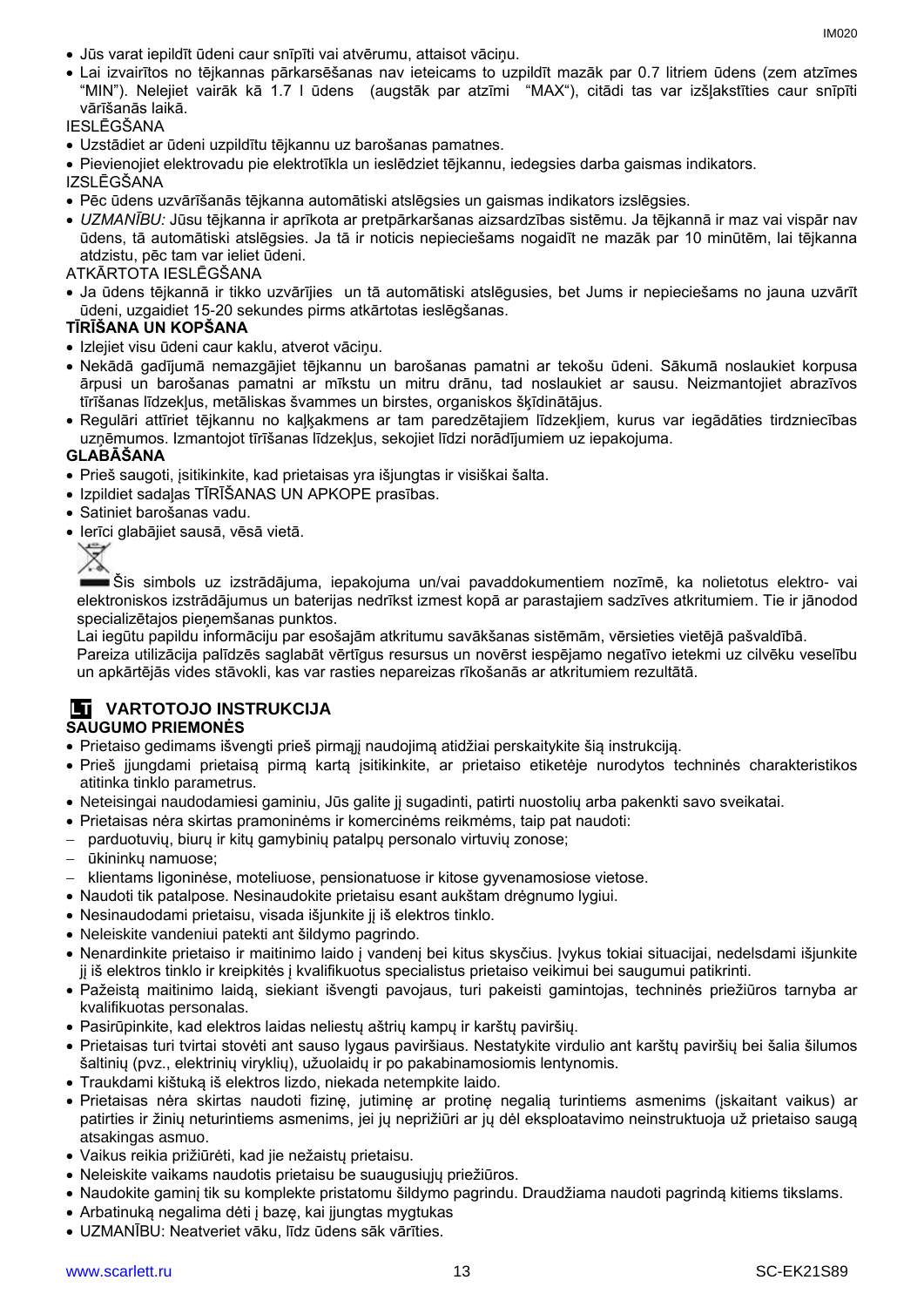- DĖMESIO: Veikdamas prietaisas įkaista. Būkite atsargūs! Nelieskite prietaiso rankomis, kai jis veikia. Siekiant išvengti nusideginimo kartais garais, nepasilenkite virš prietaiso jį atidarę.
- Negalima nuimti virdulį nuo šildymo pagrindo jam veikiant, iš pradžių išjunkite jį.
- Prieš įjungdami virdulį įsitikinkite, kad dangtis yra uždarytas, kitaip vandeniui užvirus nesuveiks automatinio išsijungimo sistema, ir vanduo gali išsipilti.
- Prietaisas skirtas tik vandeniui pašildyti. Draudžiama naudoti jį kitiems tikslams tai gali sugadinti prietaisą.
- Nebandykite savarankiškai remontuoti prietaiso arba keisti jo detalių. Atsiradus gedimams kreipkitės į artimiausią Serviso centrą.
- Jeigu gaminys kai kurį laiką buvo laikomas žemesnėje nei 0 ºC temperatūroje, prieš įjungdami prietaisą palaikykite jį kambario temperatūroje ne mažiau kaip 2 valandas.
- Gamintojas pasilieka teisę be atskiro perspėjimo nežymiai keisti įrenginio konstrukciją išsaugant jo saugumą, funkcionalumą bei esmines savybes.
- Pagaminimo data nurodyta ant gaminio ir (arba) pakuotės, taip pat pridedamoje dokumentacijoje XX.XXXX formatu, kur pirmieji du simboliai "XX" žymi pagaminimo mėnesį, o toliau einantys keturi simboliai "XXX" žymi pagaminimo metus.

# **PASIRUOŠIMAS DARBUI**

- Virdulys yra skirtas verdančio vandens.
- Norint pašalinti naujai įsigyto prietaiso pašalinius kvapus, prieš užverdant vandenį arbatinuke pirmąjį kartą, įpilkite 1-3 citrinų sulčių arba citrinos rūgšties paketėlį.
- Palikite tirpalą 12 val., vėliau dar kartą užvirinkite vandenį.
- Išpilkite tirpalą ir rūpestingai praskalaukite arbatinuką iš vidaus, neleisdami vandeniui patekti ant elektros kontaktų
- Jei reikia, procedūrą pakartokite.

# **VEIKIMAS**

VANDENS ĮPYLIMAS

- Nuimkite virdulį nuo šildymo pagrindo.
- Virdulį pripildykite vandeniu per snapelį arba per atidarytą dangtį.
- Norėdami išvengti virdulio perkaitimo, nepilkite į jį mažiau kaip 0.7 l vandens (žemiau rodyklės "MIN"). Nepilkite daugiau kaip 1.7 l vandens (aukščiau rodyklės "MAX"), kitaip vanduo gali išsipilti pro snapelį.

ĮJUNGIMAS

Pastatykite virdulį su vandeniu ant šildymo pagrindo.

• Įkiškite maitinimo laidą į elektros lizdą ir įjunkite virdulį – užsidegs šviesos indikatorius.

IŠJUNGIMAS

- Virdulys išsijungia automatiškai kai tik užverda vanduo, ir šviesos indikatorius užgesta.
- *DĖMESIO:* Jūsų virdulyje yra įrengta apsaugos nuo perkaitimo sistema. Kai prietaise nėra vandens, arba vandens yra mažai, jis automatiškai išsijungia. Atsitikus tokiai situacijai, palaukite ne mažiau kaip 10 minučių kol virdulys atvės, ir vėl galite pilti vandenį.

PAKARTOTINAS ĮJUNGIMAS

 Tuo atveju, kai virdulys ką tik užvirė ir automatiškai išsijungė, o Jums reikia vėl pašildyti vandenį, palaukite 15-20 sekundžių ir pakartotinai įjunkite prietaisą.

# **VALYMAS IR PRIEŽIŪRA**

- Atidenkite dangtį ir išpilkite visą vandenį pro angą.
- Draudžiama plauti virdulį ir jo šildymo pagrindą vandeniu. Korpusą ir pagrindą iš išorinės pusės nuvalykite drėgnu minkštu audiniu ir sausai nušluostykite. Nenaudokite šveitimo valymo priemonių, metalinių šepečių bei organinių tirpiklių.
- Reguliariai valykite prietaisą nuo kalkių nuosėdų specialiomis priemonėmis, kurias galima įsigyti prekybos tinkluose. Naudodamiesi valymo priemonėmis, vadovaukitės nurodymais ant jų pakuotės.

### **SAUGOJIMAS**

- Pirms uzglabāšanas, pārliecinieties, ka ierīce ir atvienota un pilnīgi auksts.
- Atilkite visus "VALYMAS IR PRIEŽIŪRA" skyriaus reikalavimus.
- Suvyniokite maitinimo laidą.
- Laikykite prietaisą sausoje vėsioje vietoje.



Šis simbolis ant gaminio, pakuotėje ir (arba) lydinčioje dokumentacijoje reiškia, kad naudojami elektriniai ir elektroniniai gaminiai bei baterijos neturėtų būti išmetami (išmestos) kartu su įprastinėmis buitinėmis atliekomis. Juos (jas) reikėtų atiduoti specializuotiems priėmimo punktams.

Norint gauti papildomos informacijos apie galiojančias atliekų surinkimo sistemas, kreipkitės į vietines valdžios institucijas.

Teisingai utilizuojant atliekas, sutaupysite vertingų išteklių ir apsaugosite žmonių sveikatą ir aplinką nuo neigiamo poveikio, galinčio kilti netinkamai apdorojant atliekas.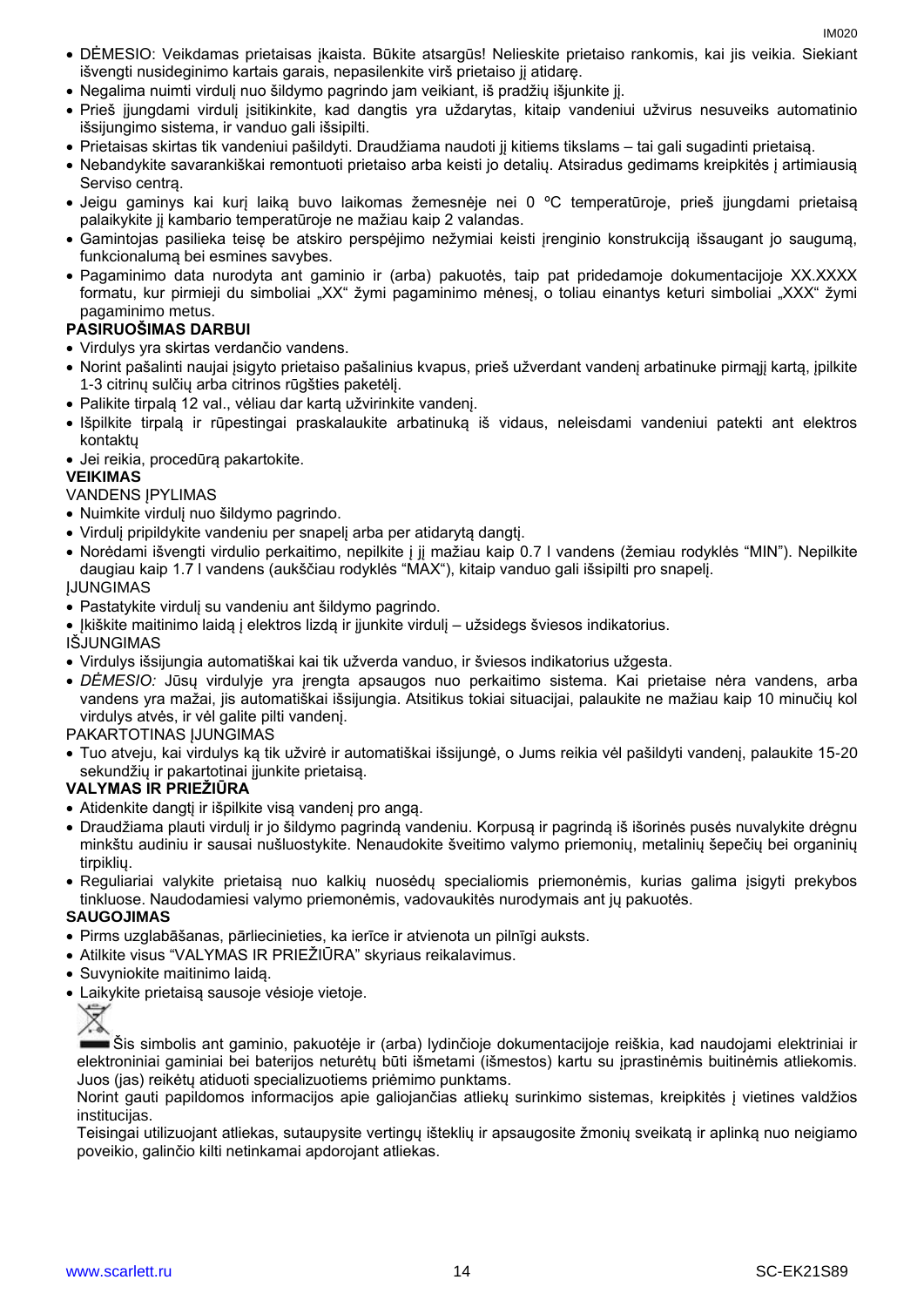# **H HASZNALATI UTASÍTÁS FONTOS BIZTONSÁGI INTÉZKEDÉSEK**

- A készülék használata előtt, a készülék károsodása elkerülése érdekében figyelmesen olvassa el a Használati utasítást.
- Első használat előtt ellenőrizze, megfelelnek-e a terméken feltüntetett műszaki adatok a villamos hálózat adatainak.
- A helytelen kezelés a készülék károsodásához, anyagi kárhoz, vagy a használó egészségkárosodásához vezethet.
- A készülék kizárólag háztartásban használható. A készülék nem alkalmas ipari és kereskedelmi használatra illetve nem használható:
- személyzet által üzletek, irodák konyhai helyiségében és egyéb ipari helyiségben;
- farmházakban;
- szállodák, motelek, panziók, illetve egyéb hasonló szállás vendégei által.
- Ne használja a készüléket házon kívül, vagy nedves körülmények közt.
- Használaton kívül mindig áramtalanítsa a készüléket.
- Víz ne kerüljön az áramforrást biztosító elemre!
- Ne merítse a készüléket és a vezetéket vízbe vagy más folyadékba. Hogyha ez megtörtént, azonnal áramtalanítsa a készüléket és, mielőtt újra használná azt, ellenőrizze a készülék munkaképességét és biztonságát szakképzett szerelő segítségével.
- A villamos vezeték meghibásodása esetén veszély elkerülése érdekében annak cseréjét végezze a gyártó a szervizközpont, illetve hasonlóan szakképzett személyzet.
- A készülékkel való játszás elkerülése érdekében tartsa a gyermekeket felügyelet alatt.
- Figyeljen arra, hogy a vezeték ne érintkezzen éles, vagy forró felülettel.
- A készülék áramtalanítása közben fogja a csatlakozódugót, ne húzza a vezetéket.
- A készüléket száraz, sima felületre szilárdan kell felállítani. Ne alítsa fel a készüléket forró felületre, valamint hőforrás (villamos tűzhely) függöny közelében és függő polcok alatt.
- Soha ne hagyja felügyelet nélkül a bekapcsolt teafőzőt.
- A készüléket ne használják elégtelen fizikai, érzéki vagy szellemi képességű személyek (beleértve a gyerekeket is), illetve tapasztalattal vagy ismerettel nem rendelkező személyek felügyelet nélkül, illetve, ha nem részesültek kioktatásban a készülék használatáról a biztonságukért felelős személy által.
- A gyermekeket tartsa felügyelet alatt a készülékkel való játszás elkerülése érdekében.
- A készüléket csak a készletben található áramellátást biztosító elemmel használja. Az elemet tilos más célból használni.
- A teafőzőt működés közben levenni az elemről tilos, előbb kapcsolja ki azt.
- A teafőzőt lenyomott kapcsolóval az alapegységre helyezni tilos.
- VIGYÁZAT: Ne nyissa ki a fedelet, amíg a víz forrni kezd.
- FIGYELEM: Működés közben a készülék melegszik. Legyen óvatos! Működés közben ne érjen kézzel a készülékhez. Amikor felemeli a fedőt, ne hajoljon a készülék fölé gőz általi égési sérülések elkerülése érdekében.
- Mielőtt bekapcsolná a készüléket, ellenőrizze helyesen van-e lezárva a fedele, mert ha helytelenül akkor nem fog kapcsolni az automatikus kikapcsolás a víz forrása esetén, és a víz kiloccsanhat.
- A készülék csak vízmelegítésre alkalmas. A készüléket károsodás elkerülése végett más célból felhasználni tilos.
- Ne próbálja egyedül javítani a készüléket, cserélni az alkatrészeket. Forduljon a közeli szervizbe.
- Amennyiben a készüléket valamennyi ideig 0 ºC–nál tárolták, bekapcsolása előtt legalább 2 órán belül tartsa szobahőmérsékleten.
- A gyártónak jogában áll értesítés nélkül másodrendű módosításokat végezni a készülék szerkezetében, melyek alapvetően nem befolyásolják a készülék biztonságát, működőképességét, funkcionalitását.
- A gyártási idő XX.XXXX formátumban a terméken és/vagy a csomagoláson található, valamint a kísérő iratokban, ahol az első két «XX» számjel a gyártási hónapra, a következő «XXXX» számjel pedig a gyártási évre utal.

# **ELŐKÉSZÍTÉS**

- Vízforraló alkalmas a forró vizet.
- Az új termékből áradó idegen szag eltávolítása érdekében első használat előtt forralja fel a teáskannába a vizet 1-3 citrom leve vagy citromsav hozzáadásával.
- A citromos vizet 12 órán belül hagyja állni a kannában, miután forralja fel újra.
- Öntse ki az oldatot és óvatosan öblítse le a teafőző belsejét úgy, hogy az elektromos érintkezőket víz ne érje Szükség esetén ismételje meg a műveletet.

# **JAVASLATOK A KEZELÉSHEZ**

# VÍZZEL VALÓ FELTÖLTÉS

- Vegye le a teafőzőt az áramellátásért felelő elemről.
- Feltöltheti a teáskannát a száján, vagy a torkán keresztül.
- A teafőző túlmelegedése elkerülése érdekében nem ajánlatos 0.7 liternél kevesebb vizet tölteni ("MIN" jelző alatt). Ne töltsön a teáskannába több mint 1.7 liternél vizet ("MAX" jelző felett), mert forrás közben a víz kiloccsanhat a teáskanna száján.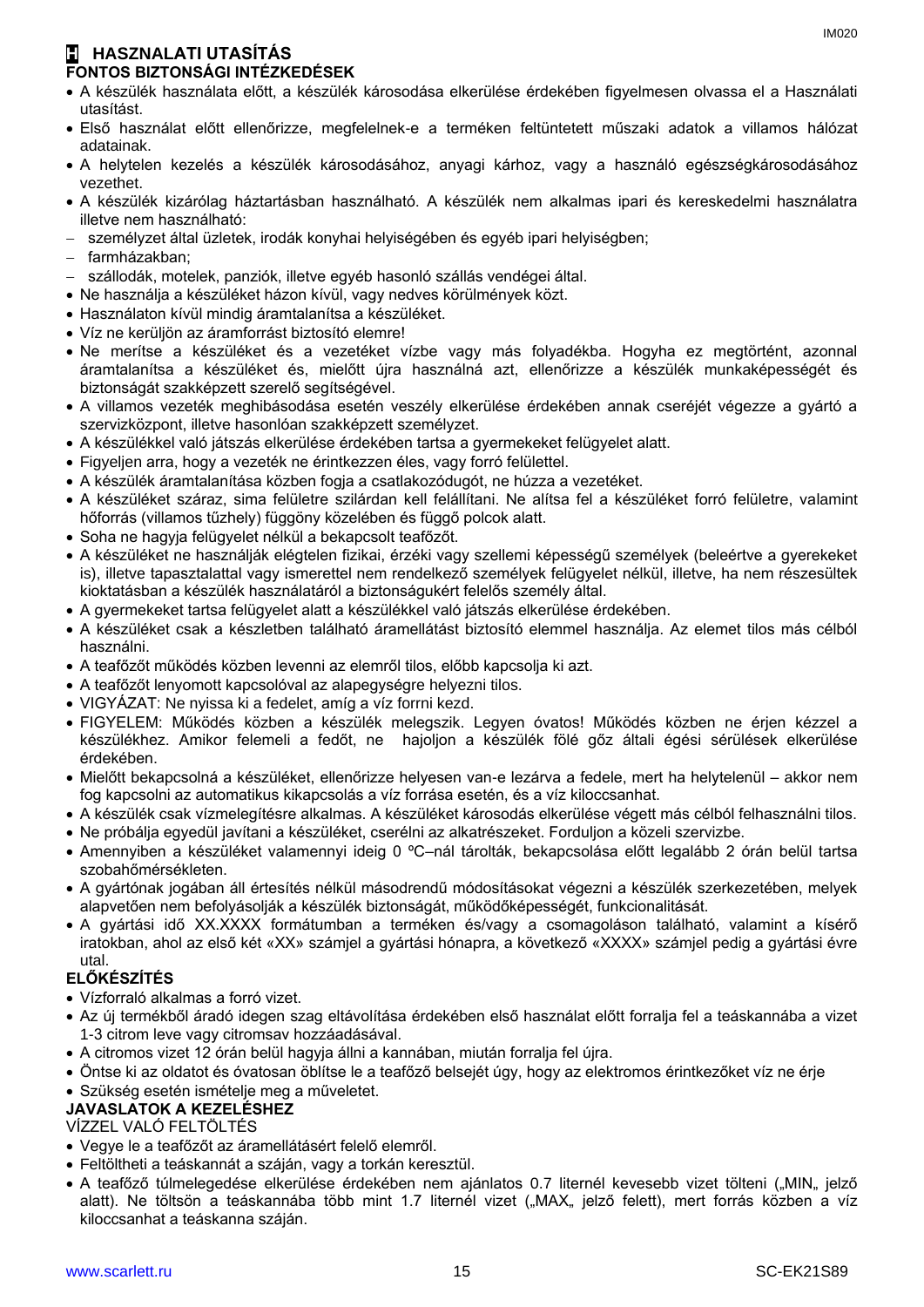### BEKAPCSOLÁS

 Csatlakoztassa a vezetéket az elektromos hálózathoz, és kapcsolja be a teafőzőt. Bekapcsol a működési jelzőlámpa.

# **KIKAPCSOLÁS**

- Amikor elkezd forrni a víz, a teafőző automatikusan kikapcsol, és elalszik a jelzőlámpa.
- *FIGYELEM:* Az Ön teafőzője túlmelegedés gátló védőrendszerrel van ellátva. Hogyha a teáskannában nincs, vagy kevés víz van, akkor az automatikusan kikapcsol. Ha ez megtörtént, várjon legalább 10 percig, amíg a teafőző lehűl, miután feltöltheti vízzel.

ISMÉTELT BEKAPCSOLÁS

 Hogyha a teafőzőben felforrott a víz, és a készülék automatikusan kikapcsolt, de Önnek ismételten vizet kell melegíteni, akkor az ismételt bekapcsolás előtt várjon 15-20 másodpercig.

# **TISZTITÁS ÉS KARBANTARTÁS**

- Öntse ki a torkán a vizet, kinyitva annak fedelét.
- Semmi esetre sem mossa a teafőzőt és az elemet vízsugár alatt. Törölje meg kívülről a készülékházat és az elemet előbb nyirkos, puha törlőkendővel, aztán – szárazzal. Ne használjon súrolószert, kefét, szerves oldószert.
- Rendszeresen tisztítsa a készüléket a vízkövesedéstől üzletben árusított vízkőellenes szerekkel. Használja a tisztítószert a csomagoláson előírt utasításoknak megfelelően.

# **TÁROLÁS**

- Tárolás előtt győződjön meg róla, hogy a készülék ki van húzva, és teljesen hidegen.
- Kövesse a TISZTÍTÁS ÉS KARBANTARTÁS rész lépéseit.
- Tekerje fel a vezetéket.
- Száraz, hűvös helyen tárolia.



Ez a jel a terméken, csomagoláson és/vagy kísérő dokumentumokon azt jelenti, hogy ezeket a használt villamos és elektronikus termékeket és elemeket tilos az általános háztartási hulladékkal kidobni. E tárgyakat speciális befogadó pontokban kell leadni.

A hulladékbefogadó rendszerrel kapcsolatos kiegészítő információért forduljon a helyi illetékes hatósághoz.

A megfelelő hulladékkezelés segít megőrizni az értékes erőforrásokat és megelőzheti az olyan esetleges negatív hatásokat az emberi egészségre és a környezetre, amelyek a nem megfelelő hulladékkezelés következtében felmerülhetnek fel.

### **RO INSTRUCȚIUNI DE UTILIZARE MĂSURILE DE SIGURANȚĂ**

- Citiți cu atenție aceste instrucțiuni înainte de a utiliza aparatul pentru a evita defecțiunile în timpul utilizării.
- Înainte de prima conectare, verificați dacă caracteristicile tehnice indicate pe produs corespund parametrilor rețelei electrice.
- Manipularea necorespunzătoare poate duce la deteriorarea produsului, pagube materiale și poate cauza daune sănătății utilizatorului.
- A se utiliza doar în scopuri de utilizare casnică. Aparatul este destinat doar pentru utilizare în condiții casnice. Aparatul nu este destinat pentru utilizare industrială și comercială, precum și pentru utilizare în:
- zonele de bucătărie pentru personalul din magazine, oficii și alte încăperi de producere;
- ferme;
- clienții din hoteluri, moteluri, pensiuni și alte spații de locuit similare.
- Nu utilizați în exterior sau în condiții de umiditate ridicată.
- Dacă aparatul nu se utilizează, deconectați-l de fiecare dată de la rețeaua electrică.
- Nu introduceți aparatul și cablul de alimentare în apă sau alte lichide. Însă dacă acest lucru s-a întâmplat, deconectați imediat aparatul de la sursa de alimentare și înainte de a-l utiliza în continuare, verificați capacitatea de funcționare și siguranța aparatului la specialiști calificați.
- Dacă cablul de alimentare este deteriorat, pentru a evita pericolele, înlocuirea acestuia trebuie să fie realizată de către producător sau de către un centru de deservire autorizat, sau de către personalul calificat corespunzător.
- Pentru a preveni situațiile periculoase, în cazul deteriorării cablului de alimentare, este necesar ca acesta sa fie înlocuit de producător, centrul de reparații sau de personalul similar calificat.
- La deconectarea aparatului de la sursa de energie electrică, trageți de ștecher și nu apucați de cablu.
- Nu permiteți pătrunderea apei pe baza de alimentare.
- Aparatul trebuie să fie poziționat în mod stabil pe o suprafață uscată și plană. Nu așezați aparatul pe o suprafață fierbinte sau în apropierea surselor de căldură (de exemplu, plite electrice de gătit), perdelelor și rafturilor suspendate.
- Aveți grijă ca cablul de alimentare să nu fie atins de margini ascuțite și suprafețe fierbinți.
- Aparatul nu este destinat persoanelor (inclusiv copiilor) cu capacități fizice, senzoriale și mintale reduse sau dacă ele nu posedă experiență de viață sau cunoștințe, dacă ele nu sunt supravegheate sau instruite privitor la utilizarea aparatului de persoana, responsabilă de siguranța lor.
- Supravegheați copiii pentru a nu le permite jocul cu aparatul.
- Nu se permite înlăturarea fierbătorului de pe baza de alimentare în timpul funcționării, mai întâi deconectați-l.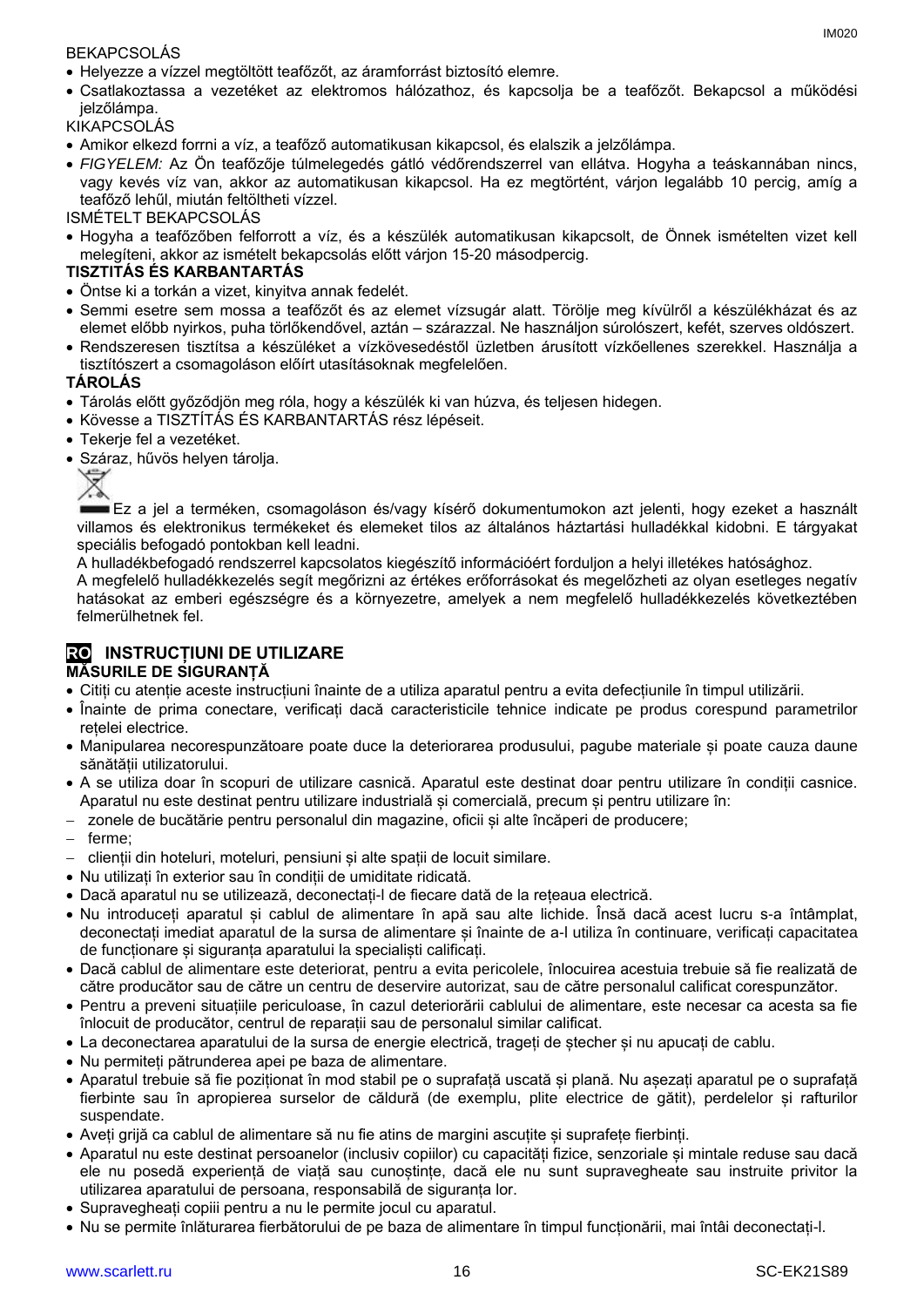- Înainte de a conecta fierbătorul, asigurați-vă că capacul este bine închis, în caz contrar sistemul de deconectare automată la atingerea punctului de fierbere a apei nu va funcționa, iar apa se poate vărsa din fierbător.
- Aparatul este destinat exclusiv pentru încălzirea apei. Se interzice utilizarea în alte scopuri aceasta poate provoca defectarea produsului.
- Se interzice să puneți pe bază ceainicul cu butonul conectat
- ATENȚIE: Nu deschideți capacul în timp ce fierbe apa.
- ATENȚIE: Aparatul se încălzește în timpul funcționării. Fiți atenți! Nu atingeți carcasa aparatului în timpul funcționării lui. Pentru a evita arsurile cu aburi fierbinți, nu vă aplecați deasupra aparatului atunci când deschideți capacul.
- Nu lăsați niciodată aparatul în funcțiune fără supraveghere.
- Nu încercați să reparați aparatul desinestătător sau să înlocuiți careva piese. În cazul detectării unor defecțiuni, adresați-vă celui mai apropiat centru de deservire.
- Dacă produsul a fost păstrat pentru o perioadă de timp la temperaturi sub 0 °C, atunci înainte de conectare acesta ar trebui să se afle la temperatura camerei, timp de cel puțin 2 ore.
- Producătorul își rezervă dreptul de a introduce fără notificare prealabilă mici modificări în construcţia produsului, care nu influențează semnificativ siguranța, capacitatea de funcționare și performanța acestuia.
- Data producerii este indicată pe produs și/sau ambalaj, precum și în documentația însoțitoare, în format XX.XXXX, unde primele două cifre "XX" reprezintă luna producerii, iar următoarele patru cifre "XXXX" reprezintă anul producerii.

### **PREGĂTIREA**

- Maker este proiectat pentru a fierbe apa.
- Pentru eliminarea mirosurilor străine din aparatul nou, înainte de prima utilizare este necesar să fierbeţi apă în ceainic, adăugând în ea sucul de la 1-3 lămâi sau un pachetel de acid citric.
- Lăsaţi soluţia timp de 12 ore, iar apoi fierbeţi-o din nou.
- Vărsați soluția și clătiți bine ceainicul în interior, fără a lăsa apa să nimerească pe contactele electrice
- În caz de necesitate, repetați procedura.

# **FUNCȚIONAREA**

# MODUL DE TURNARE A APEI

- Luați fierbătorul de pe baza de alimentare.
- Puteți să-l umpleți prin nasul sau gura de umplere a fierbătorului, deschizând capacul.
- Pentru a evita supraîncălzirea fierbătorului nu se recomandă a turna o cantitate mai mică de 0.7 litri de apă (sub marcajul "MIN"). Nu turnați mai mult de 1.7 litri de apă (peste marcajul "MAX"), în caz contrar apa se poate vărsa prin nasul fierbătorului în timpul fierberii.

**CONECTAREA** 

- Fixați fierbătorul plin cu apă pe baza de alimentare.
- Racordați cablul de alimentare la rețeaua electrică și conectați fierbătorul, atunci se va porni indicatorul luminos de funcționare.

DECONECTAREA

- La atingerea punctului de fierbere a apei fierbătorul se va opri automat și indicatorul luminos se va stinge.
- *NOTĂ*: Fierbătorul Dumneavoastră este dotat cu un sistem de protecție contra supraîncălzirii. Dacă în fierbător nu este apă sau este puțină, atunci acesta se va deconecta automat. Dacă se întâmplă acest lucru, este necesar să așteptați cel puțin 10 minute pentru ca fierbătorul să se răcească, după care puteți turna apa.

CONECTAREA REPETATĂ

 Dacă fierbătorul tocmai a fiert și s-a deconectat automat, iar Dumneavoastră aveți nevoie să încălziți apa din nou, așteptați 15-20 de secunde înainte de a conecta din nou.

### **CURĂȚAREA ȘI ÎNTREȚINEREA**

- Vărsați toată apa prin gura de umplere prin deschiderea capacului.
- Înainte de curățare, deconectați întotdeauna aparatul de la rețeaua electrică și lăsați-l să se răcească complet.
- În nici un caz nu spălați fierbătorul și baza de alimentare sub jetul de apă. Ștergeți exteriorul corpului și baza mai întâi cu o cârpă moale umedă, iar apoi – cu una uscată. Nu folosiți substanțele abrazive de curățare, burete și perii de metal, precum și solvenții organici.
- Curățați în mod regulat produsul de depunerile de calcar cu produse speciale, pe care le puteți achiziționa în magazine. La utilizarea produselor de curățare, urmați instrucțiunile de pe ambalajul acestora.

### **PĂSTRAREA**

- Înainte de depozitare, asigurați-vă că aparatul este scos din priză și este complet răcit.
- Respectați toate cerințele de la punctul CURĂȚAREA ȘI ÎNTREȚINEREA.
- Strângeți prin înfășurare cablul de alimentare.
- Aparatul se va păstra la loc răcoros și uscat.



Simbolul dat pe produs, ambalaj si/sau documentele însoțitoare înseamnă că aparatele electrice și electronice, şi bateriile uzate nu trebuie aruncate împreună cu deşeurile menajere. Acestea trebuie duse la punctele de colectare specializate.

Adresaţi-vă la autorităţile locale pentru a obţine informaţii suplimentare referitor la sistemele existente de colectare a deşeurilor.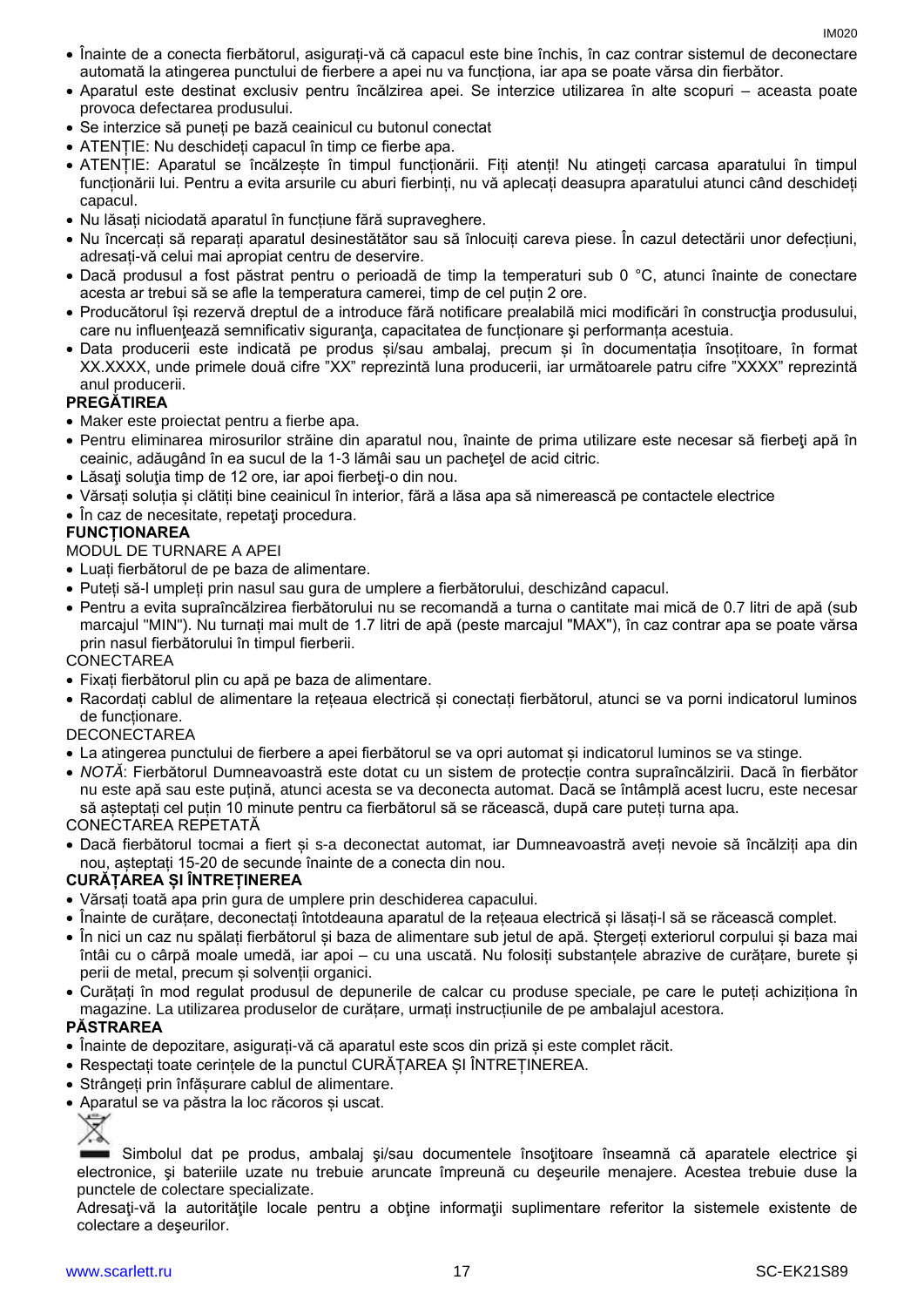Reciclarea corectă va contribui la păstrarea resurselor valoroase şi la prevenirea posibilelor efecte negative asupra sănătății oamenilor și a mediului înconjurător, care ar putea apărea în rezultatul reciclării incorecte a deşeurilor.

# **PL INSTRUKCJA OBSŁUGI ŚRODKI BEZPIECZEŃSTWA**

- Zalecamy uważnie przeczytać niniejszą instrukcję przed uruchomieniem urządzenia, aby uniknąć awarii podczas użytkowania.
- Przed pierwszym włączeniem należy sprawdzić, czy dane techniczne podane na wyrobie są zgodne z parametrami prądu elektrycznego.
- Niewłaściwe postępowanie może spowodować uszkodzenie wyrobu, wyrządzić szkodę materialną albo spowodować zagrożenie zdrowia użytkownika.
- Urządzenie jest przeznaczone tylko do użytku domowego. Urządzenie nie jest przeznaczone do używania w przemyśle i w handlu, a także do wykorzystania:
- w pomieszczeniach kuchennych dla pracowników w sklepach, biurach i innych pomieszczeniach produkcyjnych; w domach rolników;
- przez klientów w hotelach, motelach, pensjonatach i innych podobnych miejscach zamieszkania.
- Nie używać na zewnątrz pomieszczeń lub w warunkach wysokiej wilgotności.
- Zawsze odłączaj urządzenie od zasilania prądem elektrycznym, gdy nie jest ono używane.
- Nie dopuszczaj do przedostania się wody do bazy zasilającej.
- Nie wolno zanurzać urządzenia, bazy zasilającej ani przewodu sieciowego w wodzie ani żadnej innej cieczy. Jeśli tak się stało, natychmiast odłącz urządzenie od źródła zasilania i przed dalszym użyciem zwróć się w celu sprawdzenia, czy urządzenie działa sprawnie i bezpiecznie, do wykwalifikowanych specjalistów.
- W przypadku uszkodzenia przewodu zasilającego jego wymiany, aby uniknąć niebezpieczeństw, powinien dokonać producent lub upoważniony przez niego Punkt Serwisowy bądź podobny wykwalifikowany personel.
- Należy uważać, aby przewód zasilający nie dotykał ostrych krawędzi i gorących powierzchni.
- Po odłączeniu urządzenia od zasilania prądem elektrycznym ciągnij za wtyczkę, lecz nie ciągnij za przewód.
- Urządzenie musi stać na stabilnej, płaskiej i suchej powierzchni! Nie umieszczaj urządzenia na powierzchniach gorących, a także w pobliżu źródeł ciepła (np. kuchni elektrycznych), firanek ani pod półkami wiszącymi.
- Nigdy nie zostawiaj włączonego urządzenia bez nadzoru.
- Urządzenie nie jest przeznaczone do użytku przez osoby (w tym dzieci) o obniżonych możliwościach fizycznych, zmysłowych lub umysłowych albo w przypadku braku doświadczenia lub wiedzy, jeśli nie znajdują się one pod nadzorem lub nie poinstruowane przez osobę odpowiedzialną za ich bezpieczeństwo na temat korzystania z urządzenia.
- Dzieci powinny być nadzorowane w celu niedopuszczenia do bawienia się z urządzeniem.
- Wyrób należy używać tylko z bazą zasilającą, dostarczaną w komplecie. Nie wolno używać jej do innych celów.
- Nie wolno zdejmować czajnika bazy zasilającej podczas pracy, najpierw wyłącz go.
- Nie wolno stawiać czajnika z włączonym przyciskiem na podstawie.
- UWAGA: Podczas gotowania wody nie otwieraj pokrywy.
- OSTRZEŻENIE: Urządzenie nagrzewa się podczas pracy. Uważaj! Nie należy dotykać rękami obudowy urządzenia podczas jego pracy. Aby uniknąć poparzenia gorącą parą wodną, nie pochylaj się nad urządzeniem po otwarciu pokrywy.
- Przed włączeniem upewnij się, że pokrywa jest szczelnie zamknięta, w przeciwnym razie nie zadziała system automatycznego wyłączenia po zagotowaniu i woda może zostać wyrzucona.
- Urządzenie jest przeznaczone wyłącznie do ogrzewania wody. Nie wolno używać do innych celów może to spowodować uszkodzenie wyrobu.
- Nie należy samodzielnie naprawiać ani wymieniać żadnej części urządzenia. W przypadku wykrycia usterek należy skontaktować się z najbliższym Punktem Serwisowym.
- Jeśli urządzenie przez jakiś czas znajdowało się w temperaturze poniżej 0ºC, przed włączeniem musi być przechowywane w temperaturze pokojowej nie krócej niż 2 godziny.
- Producent zastrzega sobie prawo, bez dodatkowego powiadomienia, do wprowadzania drobnych zmian w konstrukcji wyrobu, które zupełnie nie wpływają na jego bezpieczeństwo, sprawność lub funkcjonalność.
- Data producerii este indicată pe produs și/sau ambalaj, precum și în documentația însoțitoare, în format XX.XXXX, unde primele două cifre "XX" reprezintă luna producerii, iar următoarele patru cifre "XXXX" reprezintă anul producerii.

### **PRZYGOTOWANIE**

- Czajnik przeznaczony jest do gotowania wody.
- W celu usunięcia zapachów z nowego urządzenia przed pierwszym użyciem zagotuj wodę w czajniku, dodając do niej sok 1-3 cytryn lub torebkę kwasu cytrynowego.
- Pozostaw roztwór na 12 godzin, następnie znów zagotuj.
- Wylej roztwór i starannie wypłucz czajnik wewnątrz, nie dopuszczając do przedostania się wody do styków elektrycznych
- W razie potrzeby powtórz procedurę.